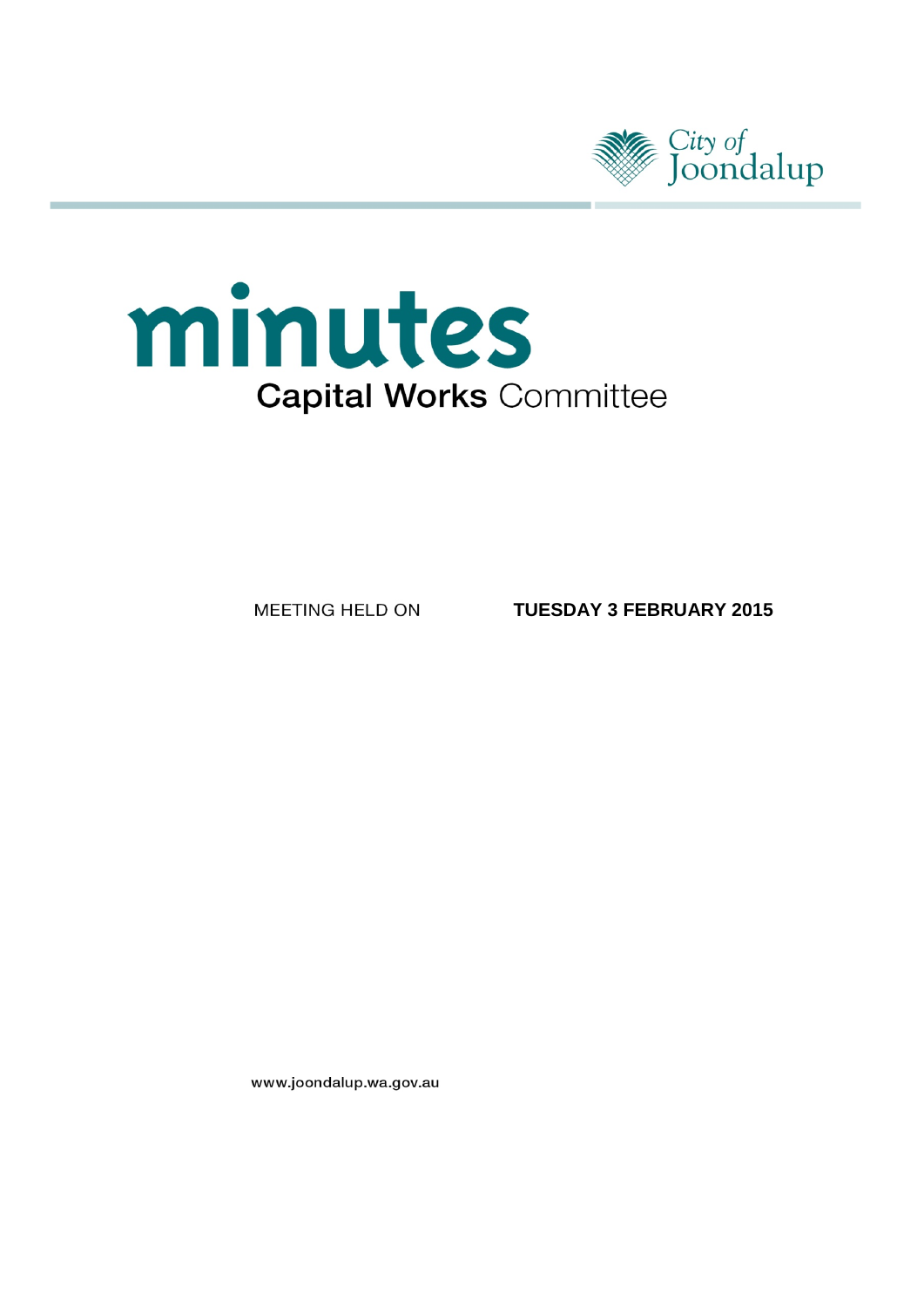### **TABLE OF CONTENTS**

| Item No.       | <b>Title</b>                                                                   | Page No. |
|----------------|--------------------------------------------------------------------------------|----------|
|                | <b>Declaration of Opening</b>                                                  | 3        |
|                | <b>Declarations of Interest</b>                                                | 3        |
|                | Apologies/Leave of absence                                                     | 3        |
|                | <b>Confirmation of Minutes</b>                                                 | 4        |
|                | Announcements by the Presiding Member without discussion                       | 4        |
|                | Identification of matters for which the meeting may be closed to<br>the public | 4        |
|                | <b>Petitions and deputations</b>                                               | 4        |
|                | <b>Reports</b>                                                                 | 5        |
| 1              | Update on 2014-15 Capital Works Program - [102496]                             | 5        |
| $\overline{2}$ | Bi-Monthly Capital Works Project Reports - [102496]                            | 8        |
| 3              | 2015-16 Community Facility Refurbishment Project - [07174, 58541]              | 12       |
| 4              | Adoption Of Meeting Dates For 2015 - Capital Works Committee -<br>[102496]     | 19       |
|                | <b>Urgent Business</b>                                                         | 22       |
|                | Motions of which previous notice has been given                                | 22       |
|                | <b>Requests for Reports for future consideration</b>                           | 22       |
|                | <b>Closure</b>                                                                 | 22       |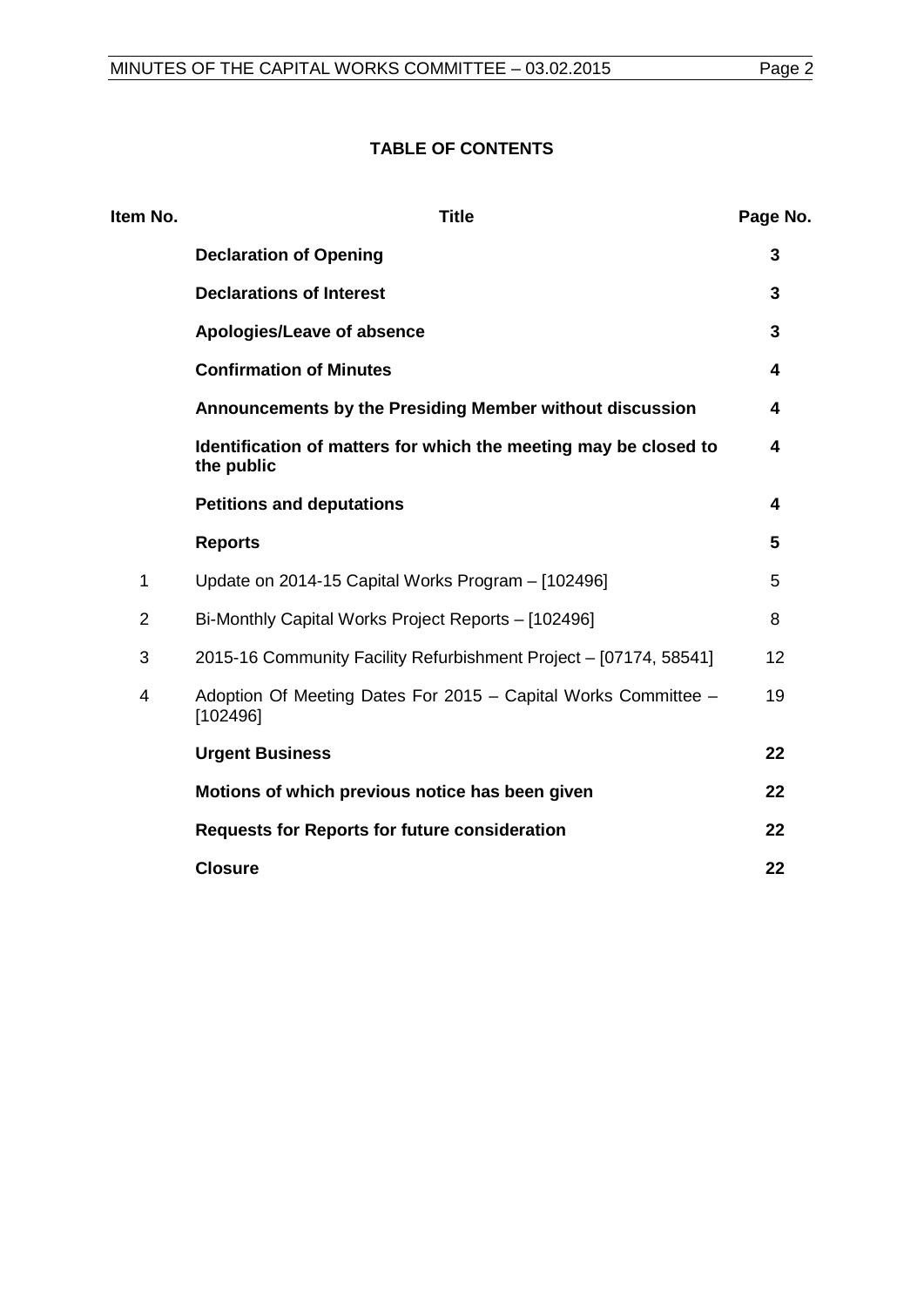# **CITY OF JOONDALUP**

### **MINUTES OF THE CAPITAL WORKS COMMITTEE MEETING HELD IN CONFERENCE ROOM 2, JOONDALUP CIVIC CENTRE, BOAS AVENUE, JOONDALUP ON TUESDAY 3 FEBRUARY 2015.**

### **ATTENDANCE**

### **Committee Members**

| Cr Kerry Hollywood        | <b>Presiding Member</b>        |               |
|---------------------------|--------------------------------|---------------|
| <b>Mayor Troy Pickard</b> |                                |               |
| Cr Geoff Amphlett, JP     |                                |               |
| Cr John Chester           | deputising for Cr Corr         | until 5.49pm  |
| Cr Brian Corr             |                                | from $5.49pm$ |
| Cr Teresa Ritchie, JP     |                                |               |
| Cr Philippa Taylor        | <b>Deputy Presiding Member</b> | from 5.46pm   |
|                           |                                |               |

### **Officers**

| Mr Mike Tidy      | <b>Director Corporate Services</b>           |
|-------------------|----------------------------------------------|
| Mr Nico Claassen  | Director Infrastructure Services             |
| Mr Mike Smith     | <b>Manager Leisure and Cultural Services</b> |
| Mr Brad Sillence  | <b>Manager Governance</b>                    |
| Mrs Dawn Anderson | Governance Officer                           |

### **Observers**

Cr John Chester *from 5.49pm*

### <span id="page-2-0"></span>**DECLARATION OF OPENING**

The Presiding Member declared the meeting open at 5.45pm.

### <span id="page-2-1"></span>**DECLARATIONS OF INTEREST**

Nil.

### <span id="page-2-2"></span>**APOLOGIES/LEAVE OF ABSENCE**

### **Apology:**

Cr Christine Hamilton-Prime.

### **Leave of Absence Previously Approved:**

| Cr Mike Norman | $1 - 10$ February 2015 inclusive; |
|----------------|-----------------------------------|
|                | $21 - 28$ March 2015 inclusive.   |

*Cr Taylor entered the room at 5.46pm.*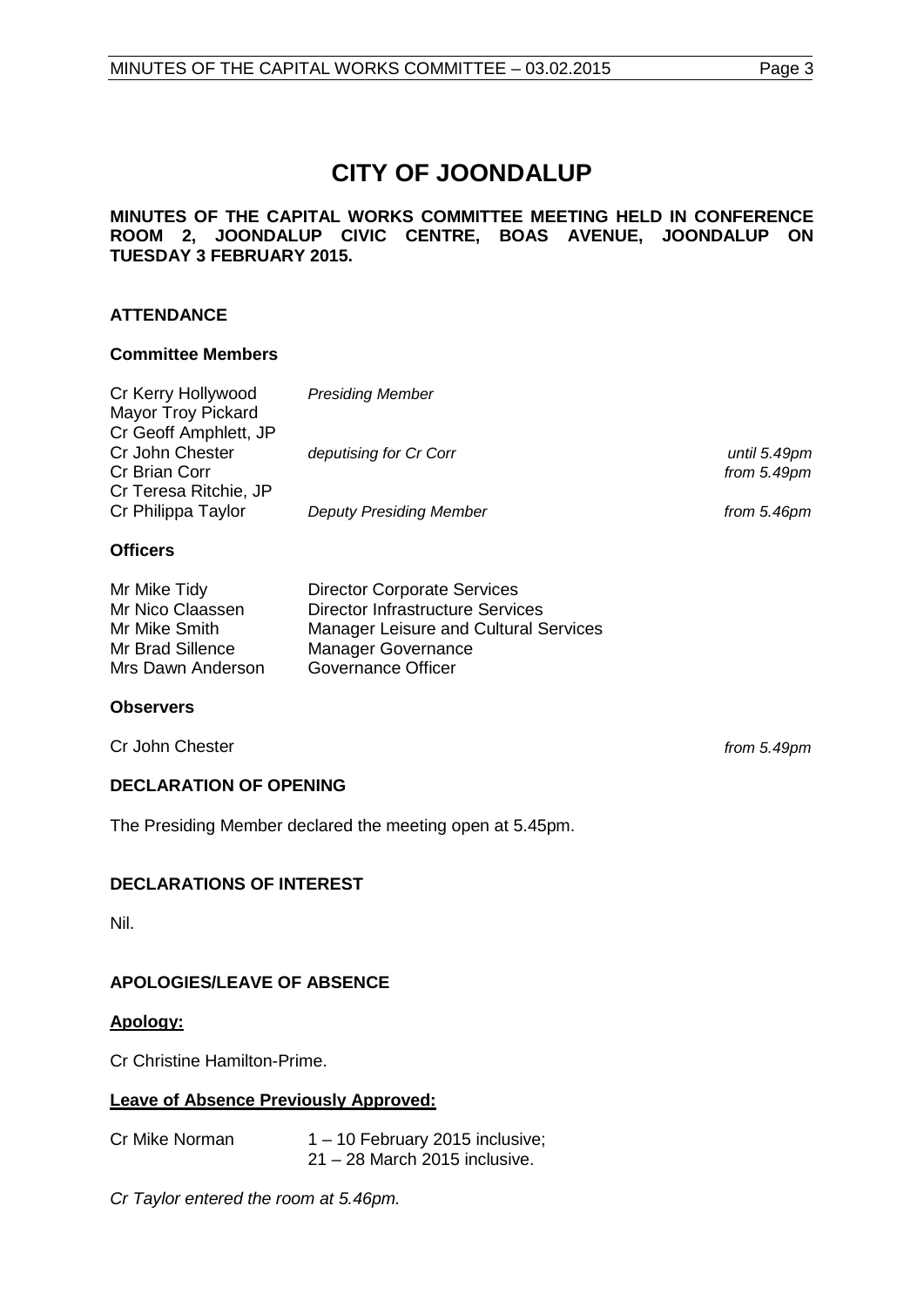### <span id="page-3-0"></span>**CONFIRMATION OF MINUTES**

### MINUTES OF THE CAPITAL WORKS COMMITTEE HELD 24 NOVEMBER 2014

**MOVED Cr Amphlett, SECONDED Cr Ritchie that the minutes of the meeting of the Capital Works Committee held on Monday 24 November 2014 be confirmed as a true and correct record.**

### **The Motion was Put and CARRIED (6/0)**

**In favour of the Motion:** Cr Hollywood, Mayor Pickard, Crs Amphlett, Chester, Ritchie and Taylor.

### <span id="page-3-1"></span>**ANNOUNCEMENTS BY THE PRESIDING MEMBER WITHOUT DISCUSSION**

Nil.

### <span id="page-3-2"></span>**IDENTIFICATION OF MATTERS FOR WHICH THE MEETING MAY BE CLOSED TO THE PUBLIC**

In accordance with Clause 5.2 of the City's *Meeting Procedures Local Law 2013*, this meeting was not open to the public.

### <span id="page-3-3"></span>**PETITIONS AND DEPUTATIONS**

Nil.

*Cr Corr entered the room at 5.49pm.*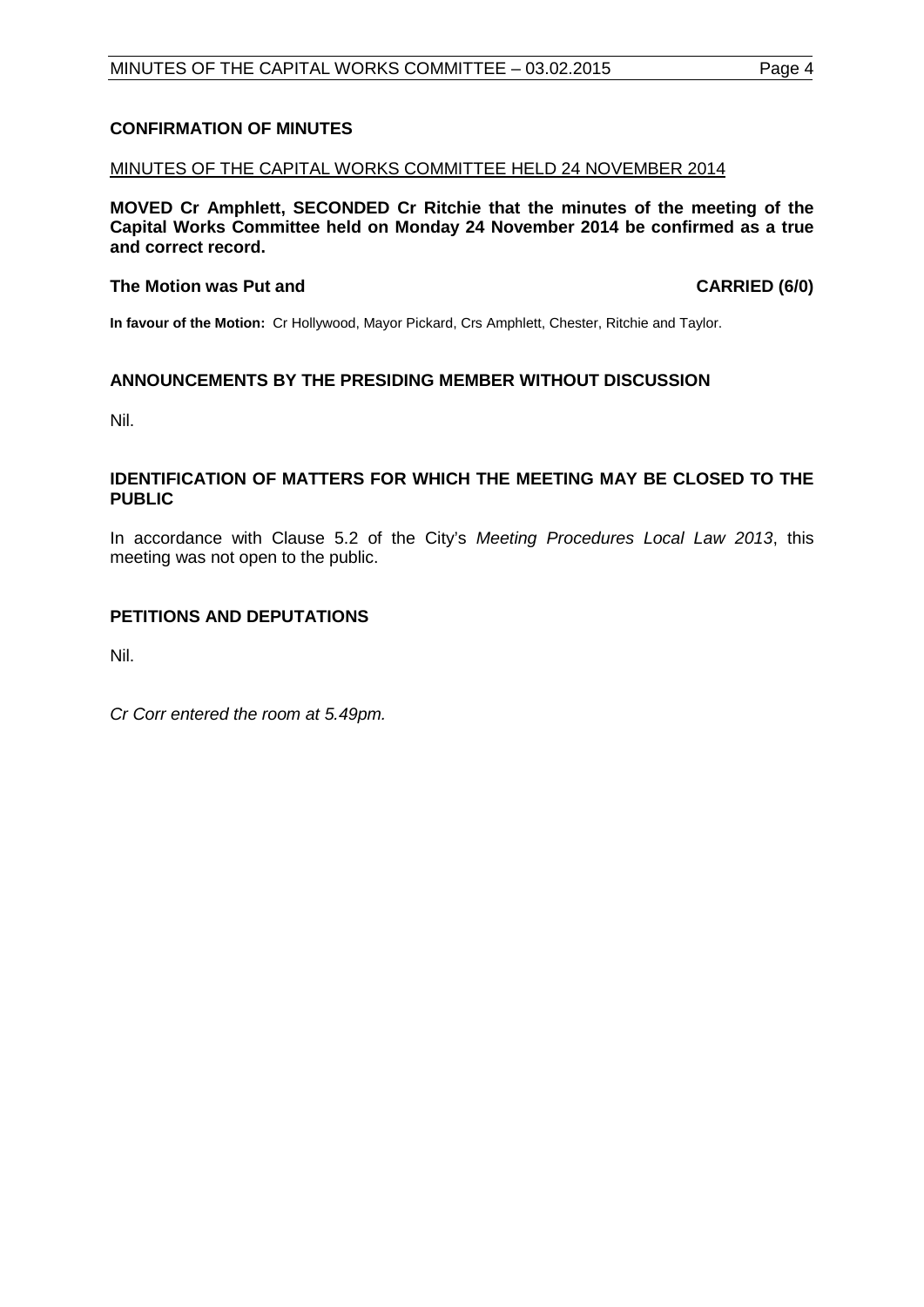### <span id="page-4-0"></span>**REPORTS**

# <span id="page-4-1"></span>**ITEM 1 UPDATE ON 2014-15 CAPITAL WORKS PROGRAM WARD** All **RESPONSIBLE** Mr Nico Claassen<br> **DIRECTOR** Mr Infrastructure Server **Infrastructure Services FILE NUMBER** 102496 **ATTACHMENT** Attachment 1 Capital Works Project Report 2014-15 **AUTHORITY / DISCRETION** Information - includes items provided to Council for information purposes only that do not require a decision of Council (that is for 'noting').

### **PURPOSE**

For the Capital Works Committee to note the update on the *2014-15 Capital Works Program*.

### **EXECUTIVE SUMMARY**

The Capital Works Project Report for the 2014-15 program, as at 20 January 2015 is attached (Attachment 1 refers).

It is therefore recommended that the Capital Works Committee NOTES the report on the *Capital Works Projects for 2014-15 as at 20 January 2015 forming Attachment 1 to this Report.*

### **BACKGROUND**

At its meeting held on 15 May 2012 (CJ094-05/12 refers), Council resolved in part, to establish a Capital Works Committee to:

- *oversee the monthly progress of the City's annual Capital Works Program and review of the City's Five Year Capital Works Program*
- *oversee the long term planning of major capital works projects not being the role of a Council Committee established for such purposes*
- *consider recommendations to modify the City's Capital Works.*

### **DETAILS**

The Capital Works Project Report for the 2014-15 program as at 20 January 2015, is provided at Attachment 1.

### **Issues and options considered**

Not applicable.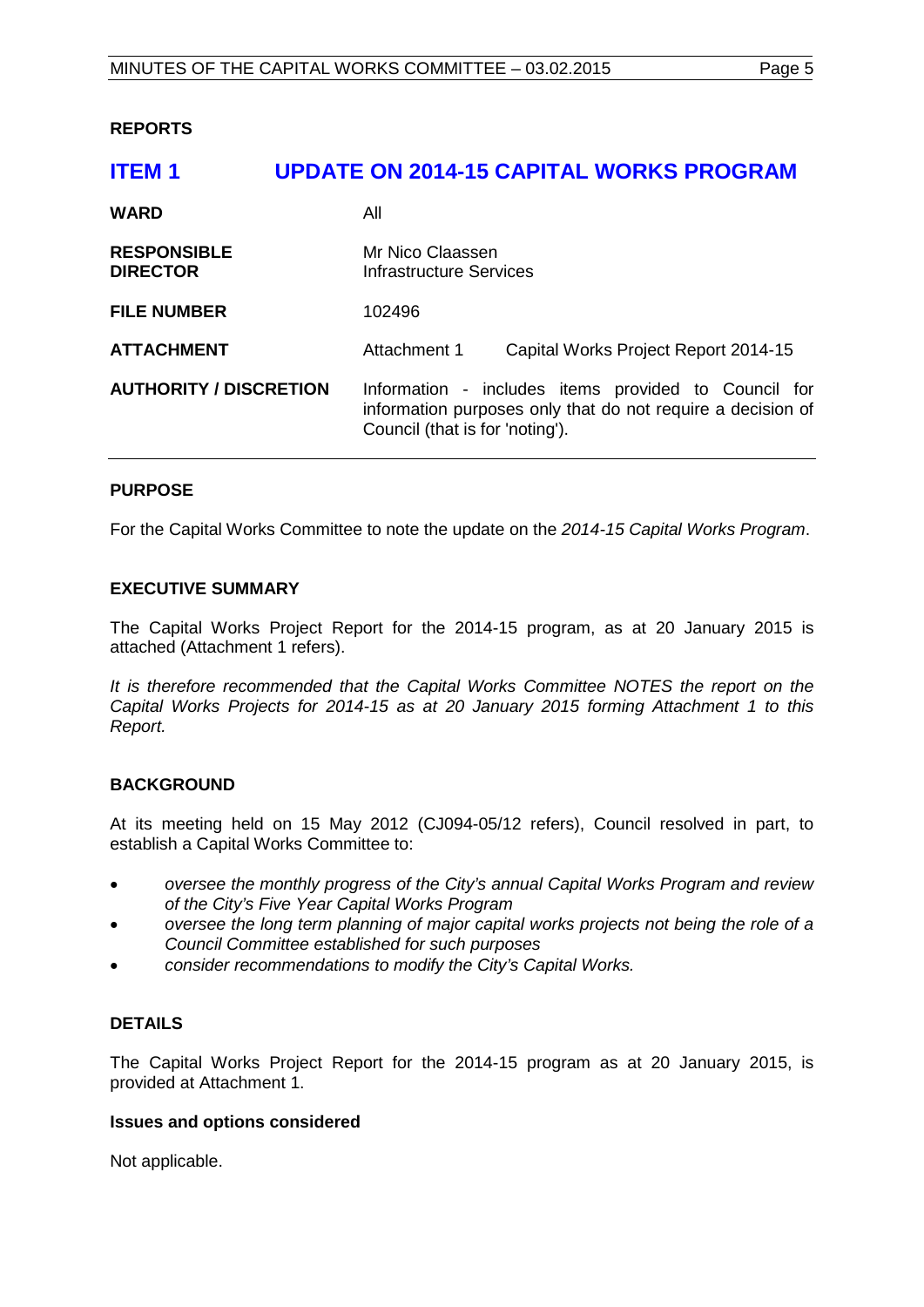### **Legislation / Strategic Community Plan / policy implications**

**Legislation** Sections 5.17 and 6.8 of the *Local Government Act 1995.*

A committee cannot make decisions, on behalf of the Council, that require an Absolute Majority decision (section 5.17 of the *Local Government Act 1995)*, in which case, and in accordance with Section 6.8 of the *Local Government Act 1995,* includes approving expenditure not included in the City's Annual Budget. The Capital Works Committee could only recommend to the Council to approve or modify capital works projects.

### **Strategic Community Plan**

| <b>Key theme</b> | <b>Financial Sustainability.</b> |
|------------------|----------------------------------|
|------------------|----------------------------------|

- **Objective** Major project delivery.
- **Strategic initiative** Not applicable.
- **Policy** Not applicable.

### **Risk management considerations**

Not applicable.

### **Financial / budget implications**

Not applicable.

### **Regional significance**

Not applicable.

### **Sustainability implications**

Not applicable.

### **Consultation**

Not applicable.

### **COMMENT**

The Capital Works Project Report for the 2014-15 program provides an update on the capital works activities undertaken as at 20 January 2015.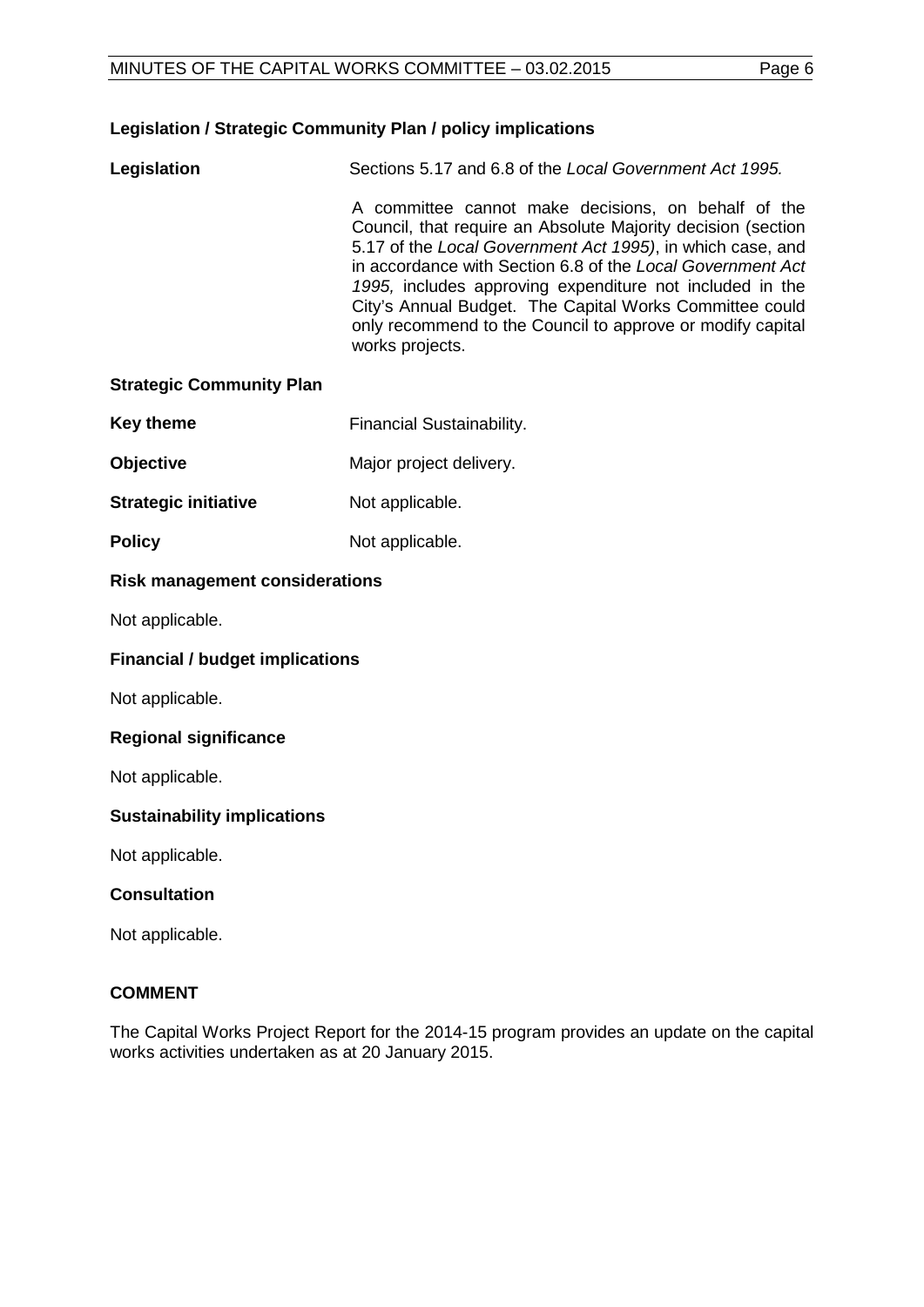### **VOTING REQUIREMENTS**

Simple Majority.

**MOVED Mayor Pickard, SECONDED Cr Amphlett that the Capital Works Committee NOTES the Report on the Capital Works Projects for 2014-15 as at 20 January 2015 forming Attachment 1 to this Report.**

### **The Motion was Put and CARRIED (6/0)**

**In favour of the Motion:** Cr Hollywood, Mayor Pickard, Crs Amphlett, Corr, Ritchie and Taylor.

*Appendix 1 refers*

*[To access this attachment on electronic document, click here: Attach1agnCWC030215.pdf](http://www.joondalup.wa.gov.au/files/committees/CWOC/2015/Attach1agnCWC030215.pdf)*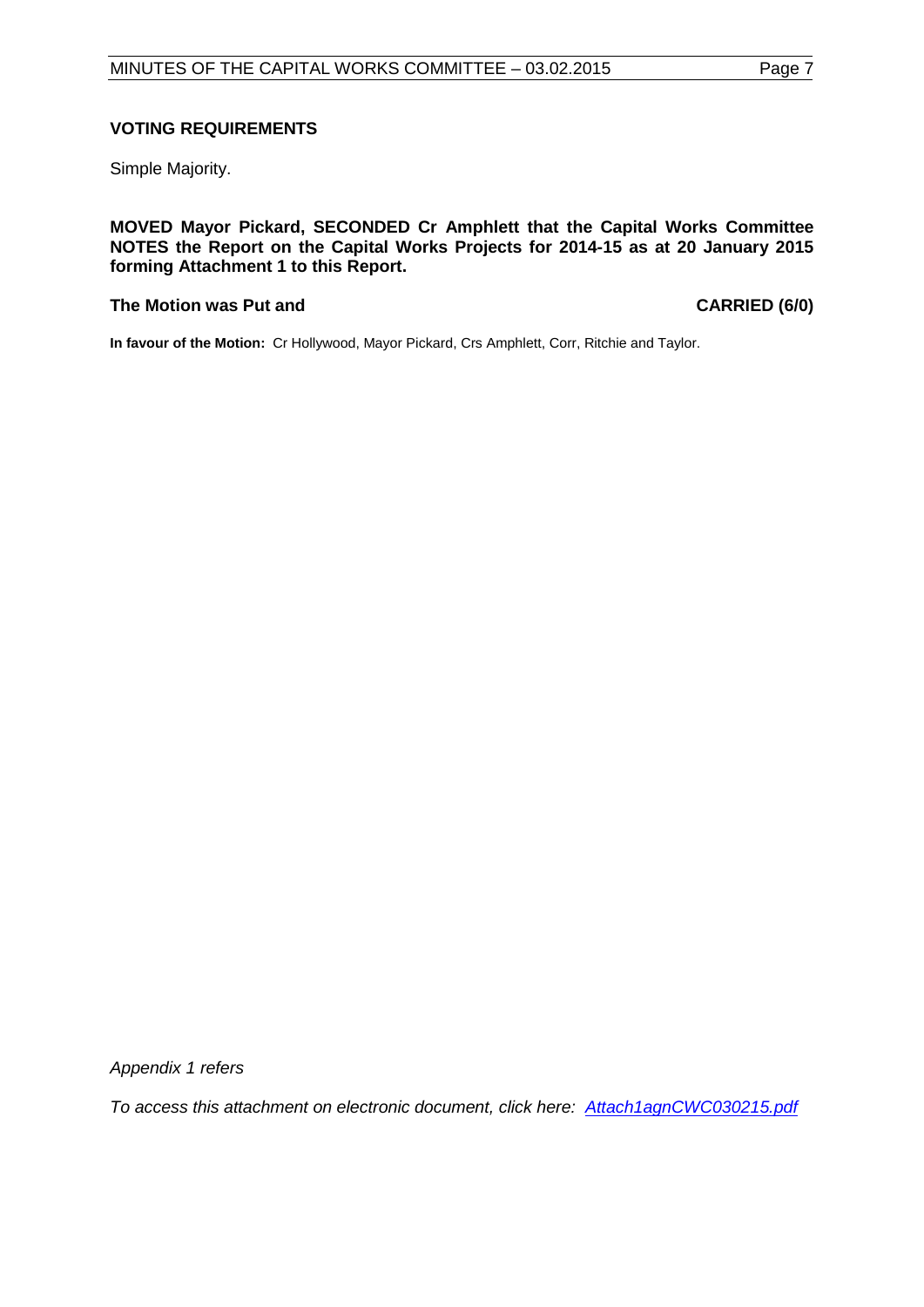<span id="page-7-0"></span>

| <b>ITEM 2</b>                         | <b>BI-MONTHLY</b><br><b>REPORTS</b> |                                                                                                                                                                                                                      | <b>CAPITAL</b> |                                                                                                                                                                                                                                                                                                                                                                                                                                                                  | <b>WORKS</b> | <b>PROJECT</b> |  |
|---------------------------------------|-------------------------------------|----------------------------------------------------------------------------------------------------------------------------------------------------------------------------------------------------------------------|----------------|------------------------------------------------------------------------------------------------------------------------------------------------------------------------------------------------------------------------------------------------------------------------------------------------------------------------------------------------------------------------------------------------------------------------------------------------------------------|--------------|----------------|--|
| <b>WARD</b>                           |                                     | All                                                                                                                                                                                                                  |                |                                                                                                                                                                                                                                                                                                                                                                                                                                                                  |              |                |  |
| <b>RESPONSIBLE</b><br><b>DIRECTOR</b> |                                     | Mr Nico Claassen<br>Infrastructure Services                                                                                                                                                                          |                |                                                                                                                                                                                                                                                                                                                                                                                                                                                                  |              |                |  |
| <b>FILE NUMBER</b>                    |                                     | 102496, 101515                                                                                                                                                                                                       |                |                                                                                                                                                                                                                                                                                                                                                                                                                                                                  |              |                |  |
| <b>ATTACHMENT</b>                     |                                     | Attachment 1<br><b>Attachment 2</b><br><b>Attachment 3</b><br>Attachment 4<br>Attachment 5<br>Attachment 6<br>Attachment 7<br>Attachment 8<br>Attachment 9<br>Attachment 10<br><b>Attachment 11</b><br>Attachment 12 |                | Broadbeach/Flinders Park upgrades<br>Seacrest Park floodlighting<br>Iluka District Open Space - sports<br>lighting upgrade<br>Ocean Reef Road dualling<br>Whitfords Avenue dualling<br>Joondalup City Centre lighting<br>Iluka Sports Centre refurbishment<br><b>Bramston Park facility</b><br>Multi Storey Car Park - Boas Avenue<br>Marmion Angling and Aquatic Club<br>parking<br><b>Synthetic Hockey Project Warwick</b><br>Otago Park - sump beautification |              |                |  |
| <b>AUTHORITY / DISCRETION</b>         |                                     | Information - includes items provided to Council for<br>information purposes only that do not require a decision of<br>Council (that is for 'noting').                                                               |                |                                                                                                                                                                                                                                                                                                                                                                                                                                                                  |              |                |  |

### **PURPOSE**

For the Capital Works Committee to note the bi-monthly project status reports for capital works projects.

### **EXECUTIVE SUMMARY**

At the Capital Works Committee meeting held on 5 August 2014 the Committee determined which capital works project reports were required and the frequency of reporting. The bimonthly project reports are attached (Attachments 1-12 refer).

*It is therefore recommended that the Capital Works Committee NOTES the:*

- *1 bi-monthly capital works project reports forming Attachments 1-12 to this Report;*
- *2 completion of the Iluka District Open Space – sports lighting upgrade project and that no further status reports will be provided for this project.*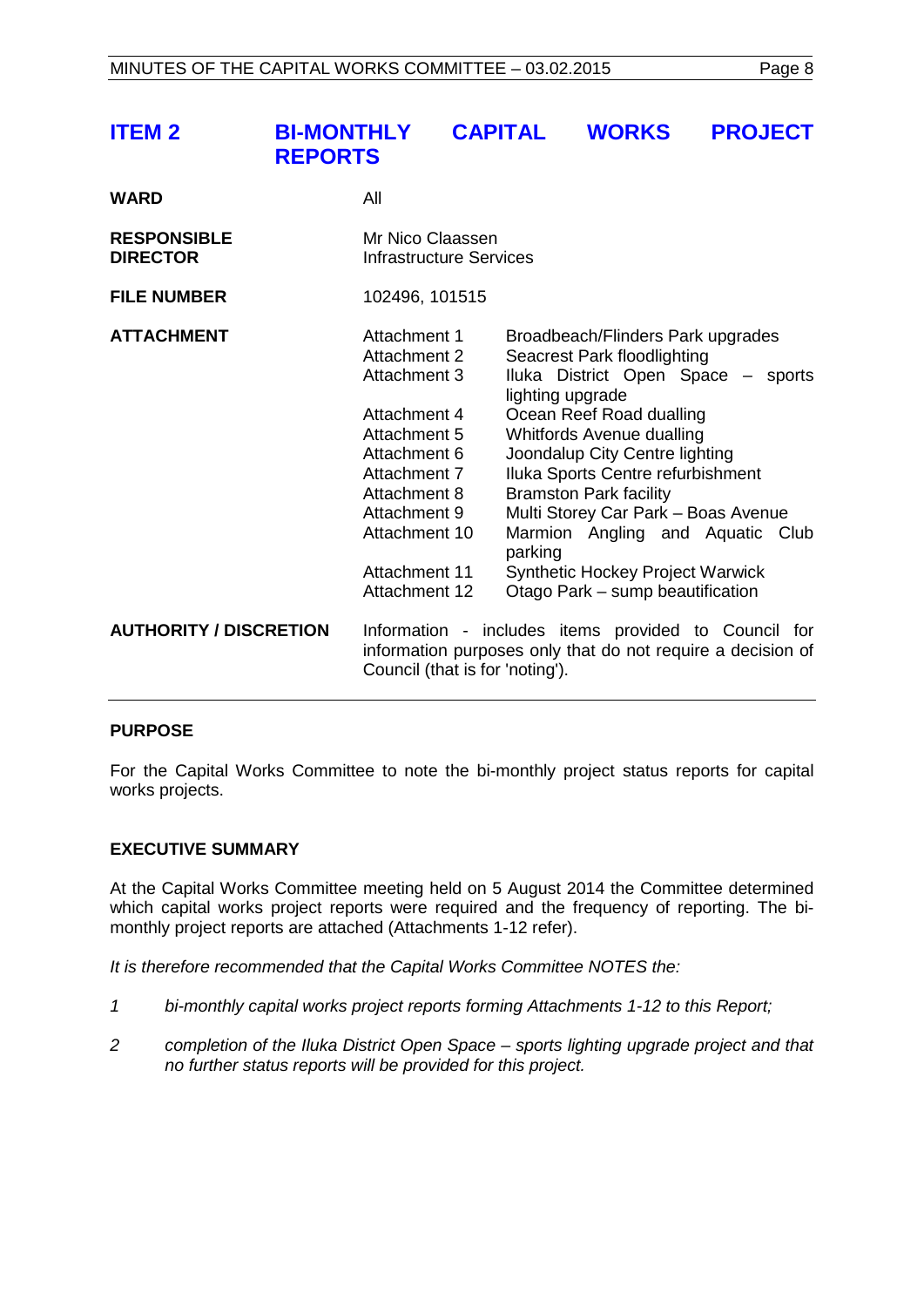### **BACKGROUND**

At its meeting held on 5 August 2014 the Capital Works Committee requested that the following project reports from the *2014-15 Capital Works Program* be provided on a bi-monthly basis:

- Broadbeach/Flinders Park upgrades.
- Seacrest Park floodlighting.
- Iluka District Open Space sports lighting upgrade.
- Entry Statements Joondalup Drive.
- Shenton Avenue landscaping.
- Ocean Reef Road dualling.
- Whitfords Avenue dualling.
- Joondalup City Centre lighting.
- Iluka Sports Centre refurbishment.
- Bramston Park facility.
- Multi Storey Car Park Boas Avenue.
- Marmion Angling and Aquatic Club parking.
- Synthetic Hockey Project Warwick.
- Delamere Park construction.
- Otago Park sump beautification.

The following projects which required bi-monthly project reports have now been completed and the final report was presented to the Capital Works Committee held on 7 October 2014:

- Entry Statements Joondalup Drive.
- Shenton Avenue landscaping.
- Delamere Park construction.

### **DETAILS**

A summary of the projects and their current status is detailed in the bi-monthly project reports forming Attachments 1-12 to this Report.

The following project which required a bi-monthly project report has now been completed and no further reports will be presented to the Capital Works Committee:

• Iluka District Open Space – sports lighting upgrade.

### **Issues and options considered**

Not applicable.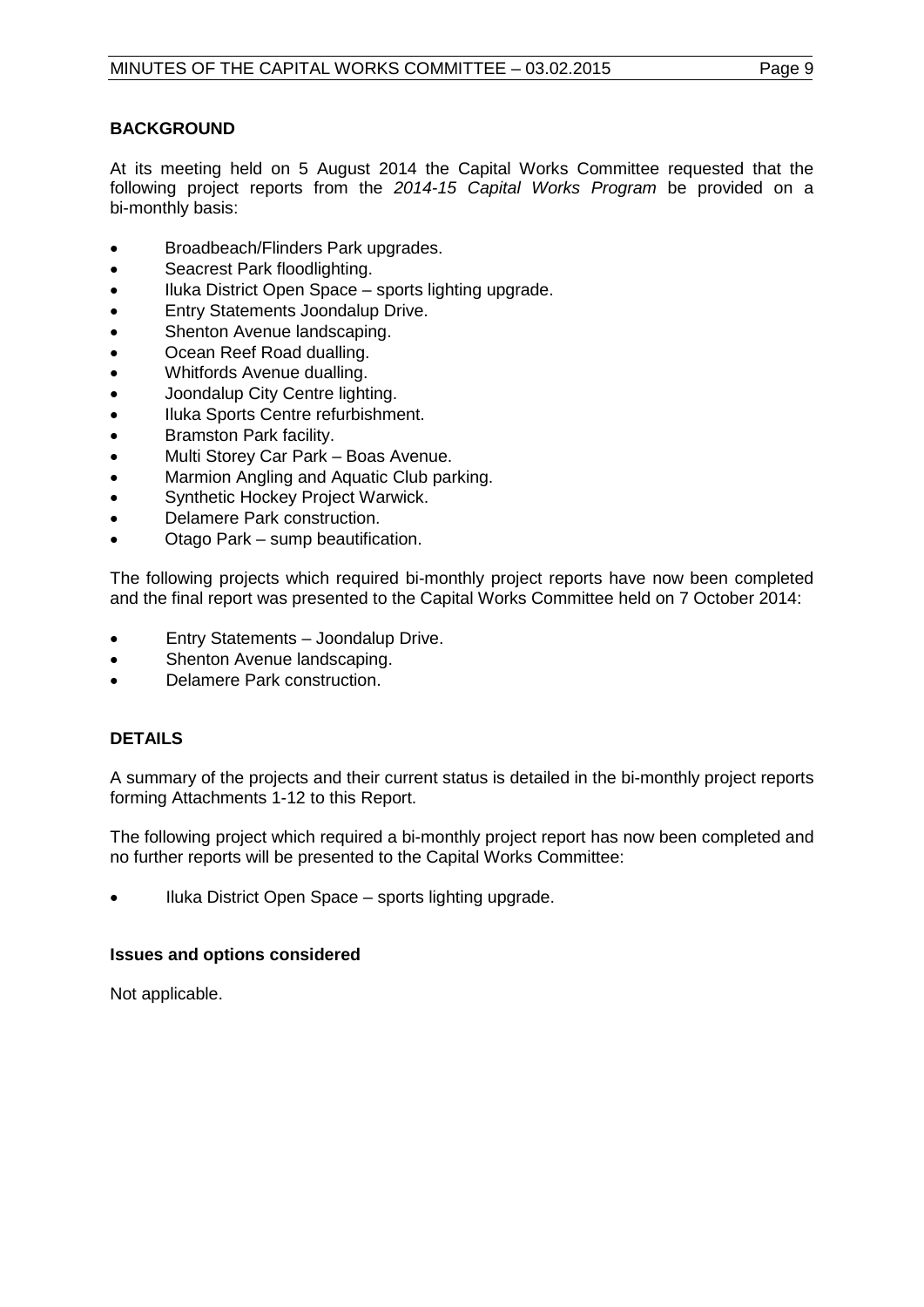### **Legislation / Strategic Community Plan / policy implications**

**Legislation** Sections 5.17 and 6.80 of the *Local Government Act 1995.*

A committee cannot make decisions, on behalf of the Council, that require an absolute majority decision (section 5.17 of the *Local Government Act 1995)*, in which case, and in accordance with Section 6.8 of the *Local Government Act 1995,* includes approving expenditure not included in the City's Annual Budget. The Capital Works Committee could only recommend to the Council to approve or modify capital works projects.

### **Strategic Community Plan**

- **Key theme** Financial Sustainability.
- **Objective** Major project delivery.
- **Strategic initiative** Not applicable.
- **Policy** Not applicable.

### **Risk management considerations**

Not applicable.

### **Financial / budget implications**

Not applicable.

### **Regional significance**

Not applicable.

### **Sustainability implications**

Not applicable.

### **Consultation**

Not applicable.

### **COMMENT**

The attached capital works project reports provide an update on the activities undertaken in the last two months.

### **VOTING REQUIREMENTS**

Simple Majority.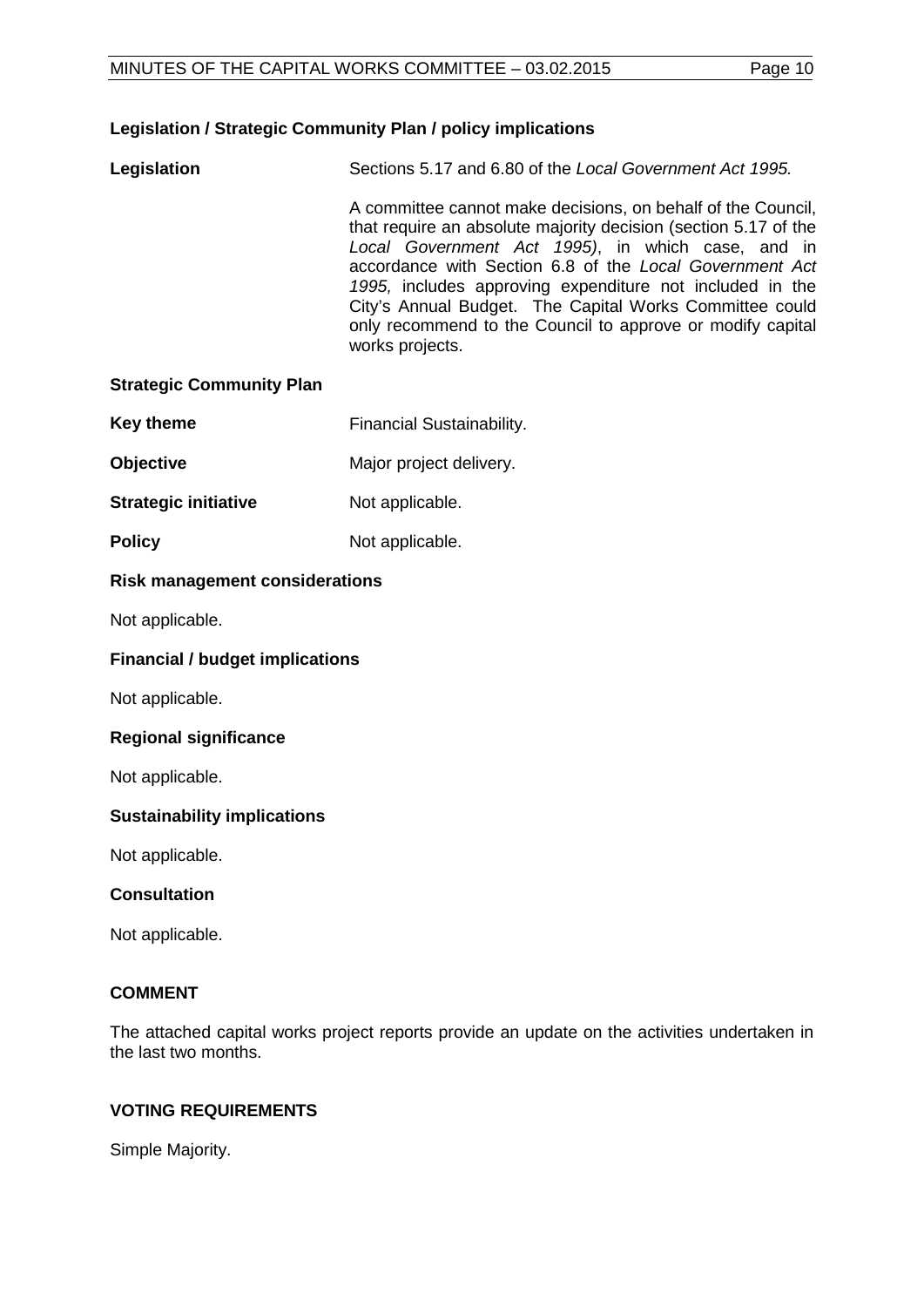**MOVED Cr Ritchie, SECONDED Cr Amphlett that the Capital Works Committee NOTES the:**

- **1 bi-monthly capital works project reports forming Attachments 1-12 to this Report;**
- **2 completion of the Iluka District Open Space sports lighting upgrade project and that no further status reports will be provided for this project.**

### **The Motion was Put and CARRIED (6/0)**

**In favour of the Motion:** Cr Hollywood, Mayor Pickard, Crs Amphlett, Corr, Ritchie and Taylor.

*Appendix 2 refers*

*[To access this attachment on electronic document, click here: Attach2agnCWC030215.pdf](http://www.joondalup.wa.gov.au/files/committees/CWOC/2015/Attach2agnCWC030215.pdf)*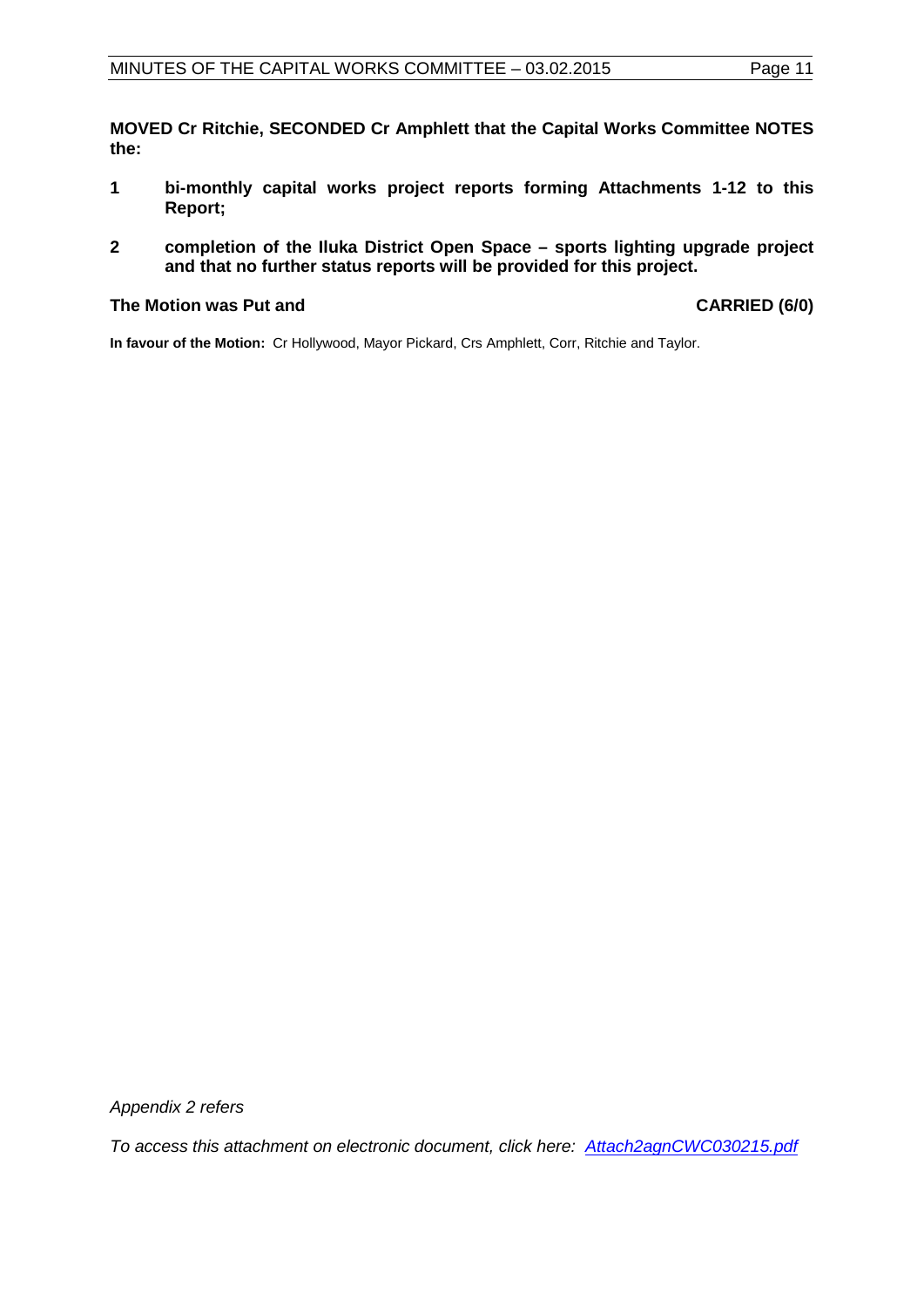## <span id="page-11-0"></span>**ITEM 3 2015-16 COMMUNITY FACILITY REFURBISHMENT PROJECT**

| <b>WARD</b>                           | South-East                                |                                                                                                                                                                             |
|---------------------------------------|-------------------------------------------|-----------------------------------------------------------------------------------------------------------------------------------------------------------------------------|
| <b>RESPONSIBLE</b><br><b>DIRECTOR</b> | Mr Mike Tidy<br><b>Corporate Services</b> |                                                                                                                                                                             |
| <b>FILE NUMBER</b>                    | 07174, 58541                              |                                                                                                                                                                             |
| <b>ATTACHMENT</b>                     | Attachment 1                              | Aerial map of Kingsley Park Memorial<br>Clubrooms                                                                                                                           |
|                                       | Attachment 2                              | Kingsley Park Memorial Clubrooms floor<br>plan (existing)                                                                                                                   |
|                                       | Attachment 3                              | Kingsley Park Memorial Clubrooms<br>concept plan                                                                                                                            |
|                                       | Attachment 4                              | Kingsley Park Memorial Clubrooms<br>revised concept plan                                                                                                                    |
| <b>AUTHORITY / DISCRETION</b>         | amending budgets.                         | Executive - The substantial direction setting and oversight<br>role of Council, such as adopting plans and reports,<br>accepting tenders, directing operations, setting and |

### **PURPOSE**

For Council to approve the revised concept plan, estimated capital costs and recommendations for the 2015-16 community facility refurbishment project, for the Kingsley Park Memorial Clubrooms.

### **EXECUTIVE SUMMARY**

Each year the City plans to undertake one or two refurbishments of community and sporting facilities.

As part of the City's *Five Year Capital Works Program* the Kingsley Park Memorial Clubrooms is listed for refurbishment in 2015-16 and there is \$650,000 currently listed for this project.

The Kingsley Park Memorial Clubrooms meets the needs of the user groups well, however activity room two has not been updated since construction and does not have direct access to toilet facilities. The lesser hall kitchen also needs updating. Other issues at the facility include a lack of adequate storage, the size and orientation of the existing changerooms and lack of an umpire changeroom.

As part of the needs analysis stage of the project, stakeholder consultation was undertaken with existing user groups who hire the facility on a regular basis. Considering the feedback from user groups and priorities identified by the City, a scope of works was developed in order to undertake concept plans and a cost estimate for the project.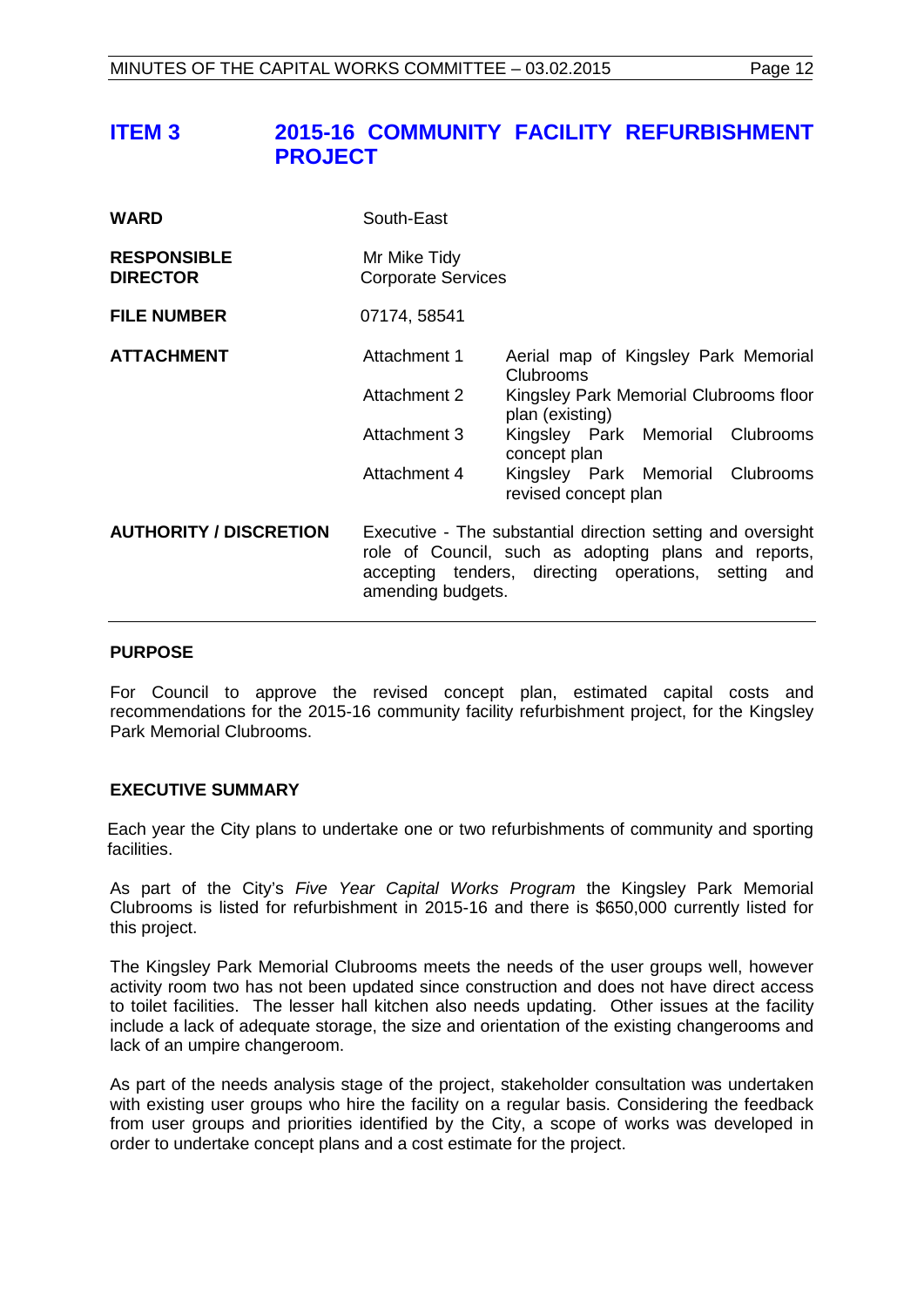At its meeting held on 21 October 2014 (CJ196-10/14 refers), Council approved the proposed concept plan at a cost estimate of \$841,000 noting that the storeroom extension would be removed if cost savings are required once tender quotes are received. Following the decision of Council, a request to reconfigure the proposed changeroom layout was received from the Kingsley Amateur Football Club. At its meeting held on 24 November 2014, the Capital Works Committee requested a report on the possible reconfiguration of the changerooms, as requested by the Kingsley Amateur Football Club.

The revised concept plan includes the reorientation of the changerooms to run north-south providing more space, the ability to use the changerooms for warming-up before games and direct access onto the oval. To reconfigure the changerooms the universal park toilet has been relocated to between the home-and-away changerooms and the umpire changeroom relocated to outside the lesser hall kitchen.

The revised estimated capital cost for the project is \$852,000 (includes the \$44,000 that is estimated for the temporary toilets and changerooms that would be required during the construction) which is \$202,000 over the existing budget allocation. It is recommended that the existing \$650,000 budget within the City's *2015-16 Capital Works Program* for the project is not increased. Based on the determined project priorities, it is recommended that the storeroom extension be removed from the proposed refurbishment project following the tender process if required to provide cost savings.

It is therefore recommended that Council BY AN ABSOLUTE MAJORITY AMENDS Part 3 of *its decision of 21 October 2014 (CJ196-10/14 refers) to read as follows:*

*"3 APPROVES the proposed refurbishment works at the Kingsley Park Memorial Clubrooms as detailed in Attachment 4 of this Report at a project cost estimate of \$852,000 (includes temporary toilets/changerooms during construction), with the storeroom extension works (estimated at \$167,000) to be removed if cost savings are required once tender quotes are received;".*

### **BACKGROUND**

The Kingsley Park Memorial Clubrooms are located on 68 Kingsley Drive, Kingsley (Attachment 1 refers). The facility has been constructed in various stages over the years and consists of two halls, two activity rooms, four kitchens/kitchenettes, toilets, changerooms, four furniture stores, memorial area and user group storage (Attachment 2 refers).

As part of the City's *Five Year Capital Works Program* the Kingsley Park Memorial Clubrooms is listed for refurbishment in 2015-16 and there is \$650,000 currently listed for this project.

At its meeting held on 21 October 2014 (CJ196-10/14 refers), Council approved the proposed concept plan (Attachment 3 refers) at a cost estimate of \$841,000 noting that the storeroom extension would be removed if cost savings are required once tender quotes are received. Following the decision of Council, a request to reconfigure the changeroom refurbishment was received from the Kingsley Amateur Football Club (KAFC). At its meeting held on 24 November 2014, the Capital Works Committee requested a report on the possible reconfiguration of the changerooms, as requested by the KAFC.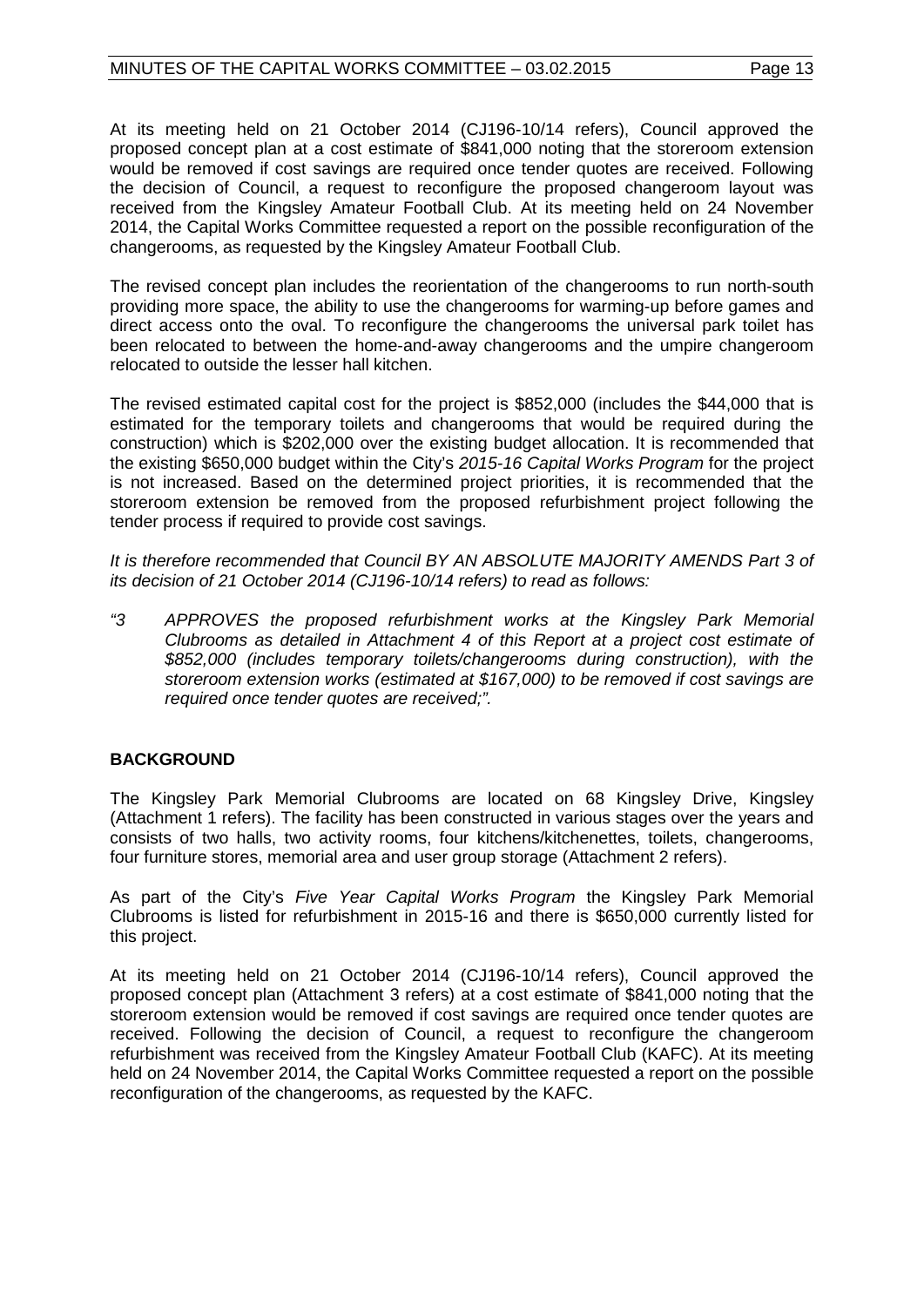### **DETAILS**

### Stakeholder consultation

As part of the needs analysis stage of the project, stakeholder consultation was undertaken with existing user groups who hire the facility on a regular basis. A consultation package was sent to each regular user group which included a cover letter, frequently asked questions sheet and comment form. Stakeholder consultation was undertaken from Monday 3 February 2014 to Friday 28 February 2014.

During May - July 2014 a number of meetings were held with the sporting clubs that use the facility to provide an overview of the concept plan and discuss the proposed changerooms and storeroom works. During these meetings the KAFC did not raise any issues with the proposed refurbishment works.

Following the request from the Capital Works Committee in November 2014 to consider the reconfiguration of the changerooms, a revised concept plan was developed. In December 2014, the four sporting clubs that use the facility were given the opportunity to provide feedback on the revised concept plan. There was no opposition from the clubs for the reconfigured changeroom area.

### Concept plan and capital cost estimates

The revised concept plan (Attachment 4 refers) includes the following changes from the original concept plan:

- Reorientation of the changerooms to provide more space and allow players to use the changerooms for warming-up before games.
- Direct access to the home changeroom from the oval.
- Home changeroom size (existing size is  $41m^2$ ) increased from approximately 50m<sup>2</sup> to approximately 58m<sup>2</sup> and away changeroom size (existing size is 29m<sup>2</sup>) increased from approximately  $41m^2$  to approximately  $42m^2$ .
- Relocation of the universal park toilet to between the home and away changerooms.
- Relocation of the umpire changeroom to outside the Lesser Hall kitchen (will require the removal of the kitchen window).

The following is a summary of the items included in the refurbishment project, with a comparison showing the original cost estimate and revised cost estimate:

| <b>Item</b>                                               | $Cost($ \$) | <b>Revised</b><br>$cost($ \$) |
|-----------------------------------------------------------|-------------|-------------------------------|
| Activity room two refurbishment and provision of bin wash | 108,000     | 108,000                       |
| down area                                                 |             |                               |
| Activity room two universal access toilet                 | 40,000      | 40,000                        |
| Changeroom reconfiguration and new umpire changeroom      | 353,000     | 364,000                       |
| and universal access 'park' toilet 1                      |             |                               |
| Lesser hall refurbishment                                 | 49,000      | 49,000                        |
| New security screens to doors and windows                 | 34,000      | 34,000                        |
| Activity room one and main hall repainting                | 4,000       | 4,000                         |
| Main Hall kitchen ventilation                             | 14,000      | 14,000                        |
| Storeroom extension                                       | 167,000     | 167,000                       |
| PV (solar) panels                                         | 28,000      | 28,000                        |
| <b>TOTAL</b>                                              | 797,000     | 808,000                       |

 $<sup>1</sup>$  temporary toilets and changerooms would be required during construction – this has been</sup> estimated at an additional \$44,000 which is not included in the above table.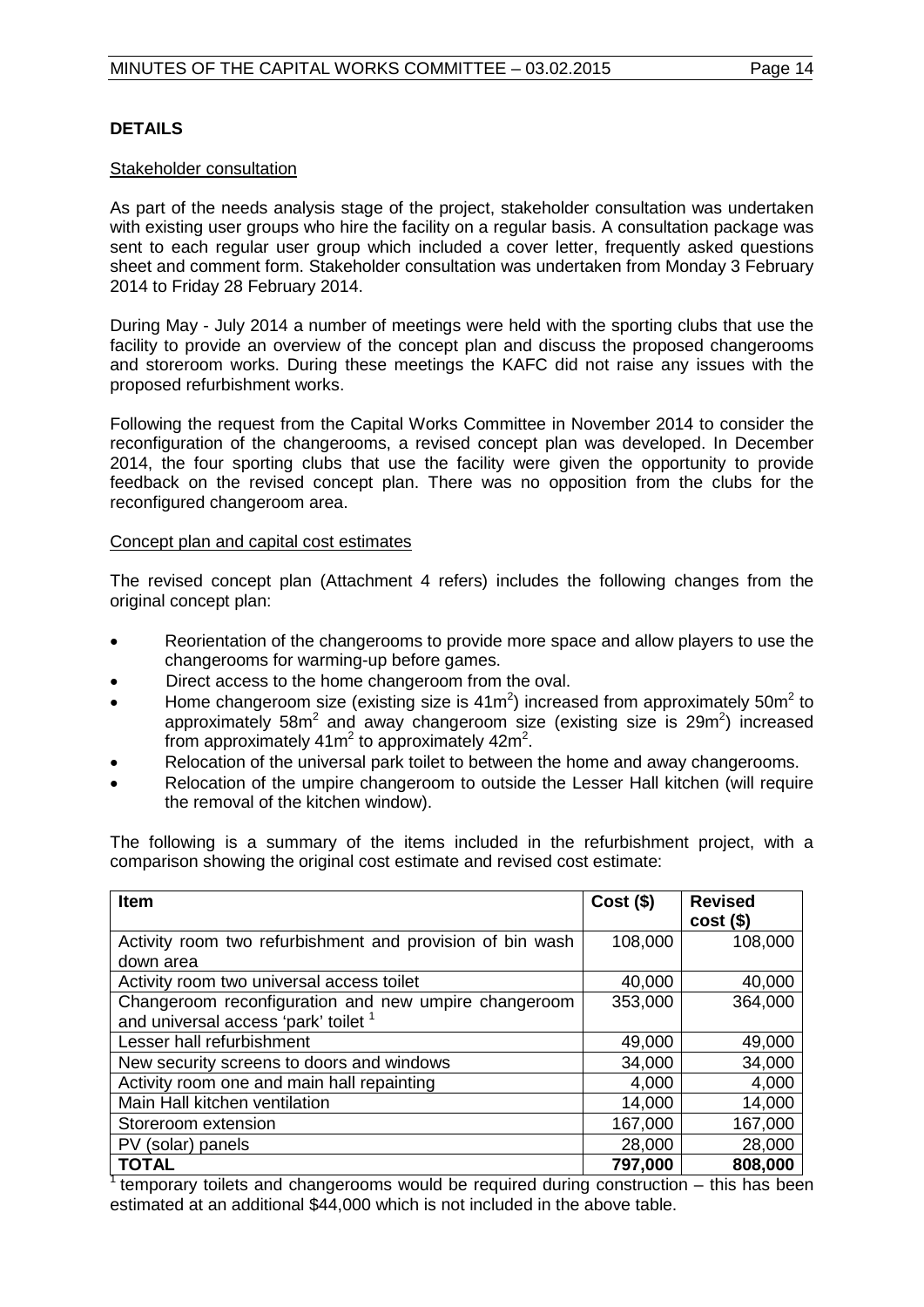The cost estimate summary table includes preliminaries and small works margin (15%), professional fees in order to undertake detailed design (10%), design contingencies (5%), building contingencies (5%) and cost escalation to June 2015 (2.9%).

The additional \$11,000 that the revised cost estimate has identified can be attributed to the changeroom reconfiguration which has resulted in a size increase to the home and away changerooms.

### **Issues and options considered**

It is important to note that the budget amounts within the *Five Year Capital Works Program* were indicative and the figures were not based on any project scoping, concept plan or cost estimate.

There is currently \$650,000 listed for consideration in 2015-16 of the City's *Five Year Capital Works Program* for this project. The total cost estimate to undertake all the works as part of the revised refurbishment project is \$808,000 which does not include the \$44,000 that is estimated for the temporary toilets and changerooms that would be required during the construction. There are therefore two options for the project – either list an additional \$202,000 for consideration as part of the 2015-16 budget or remove some of the recommended facility refurbishment items (if required once a tender price is received).

Updating the lesser hall kitchen; refurbishing and providing activity room two with direct access to toilet facilities; reconfiguring the existing changerooms to provide more space and creating an umpire changeroom; repainting of activity room one and the main hall; and addressing the main hall kitchen ventilation issues are considered items required to meet compliance standards or are important to the user groups' functionality of the facility.

The storeroom extension at the southern end of the facility was proposed to provide the sporting clubs with additional externally accessible storage areas and is considered the lowest priority for the project.

Therefore, based on the determined project priorities, the following item could be removed from the project scope if cost savings are required:

- Storeroom extension \$167,000.
- TOTAL saving of \$167,000.

Removing the storeroom extension from the project (based on the revised cost estimate) will reduce the total project cost to \$685,000 (which includes the estimated costs for the temporary toilets and changeroom). While this is \$35,000 over the project budget of \$650,000, it is anticipated that given the current building industry climate, the project may be achievable for the budget. It is also proposed to include the storeroom extension as part of the tender for the project. If the tender price received is over the \$650,000 budget, it is proposed the storeroom extension would be the refurbishment item removed from the project.

The Kingsley Amateur Football Club have identified they are willing to make a financial contribution of \$30,000 to the project based on their request for the changerooms to be reconfigured from the original concept plan.

If the storeroom extension is removed from the project due to budget constraints, the Kingsley Amateur Football Club could be given approval to proceed with their application to the City to undertake a 'Club Funded Upgrade' project for their requested storeroom where they proposed to fund the new  $38m^2$  storeroom to be constructed next to the junior football club's existing externally accessible storeroom. It is suggested that this approval is not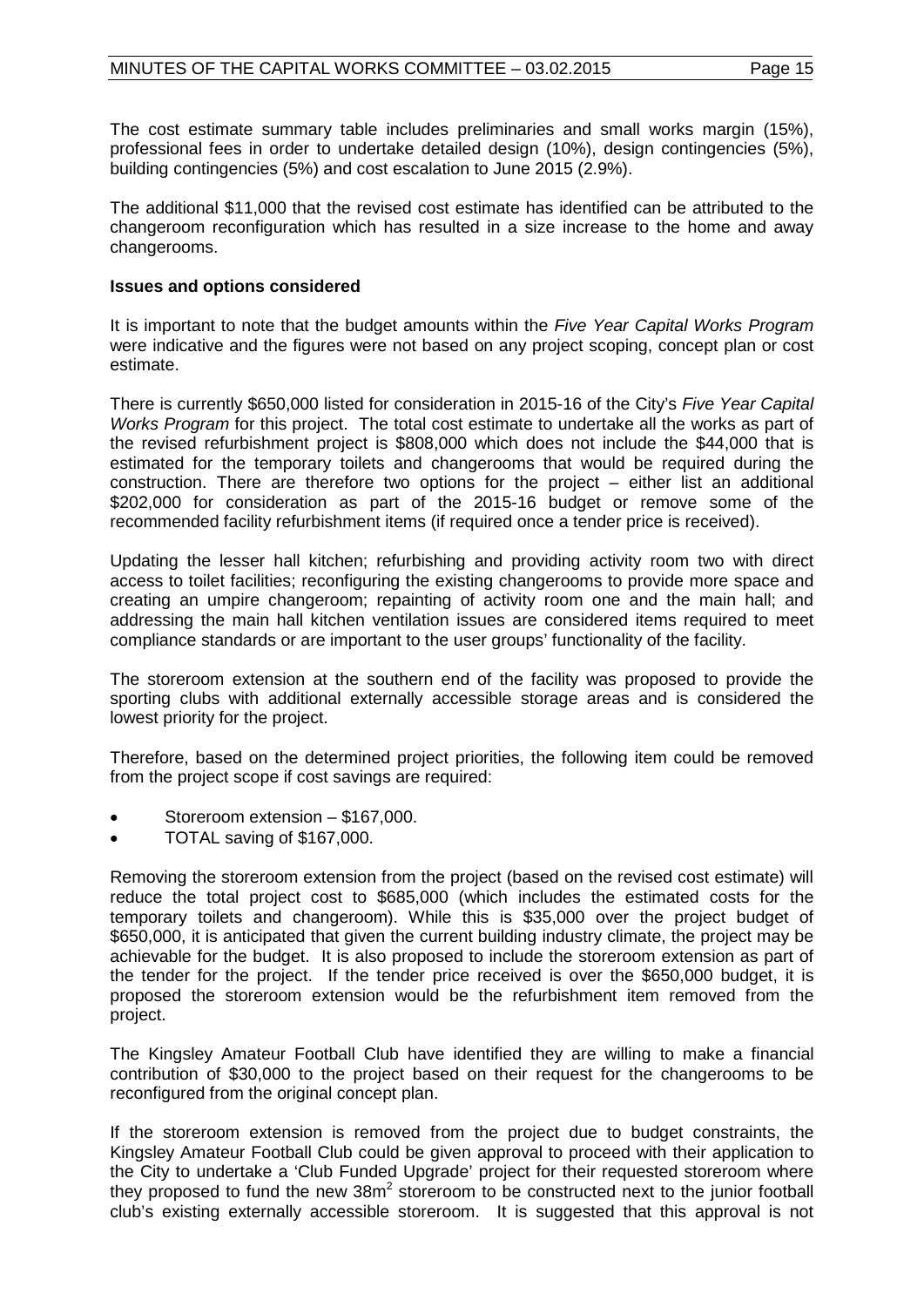provided until after the tender process for the project, to ensure it cannot be included in the City's refurbishment project within the existing budget.

### **Legislation / Strategic Community Plan / policy implications**

**Legislation** Not applicable. **Strategic Community Plan**

**Key theme Community Wellbeing. Objective** Quality facilities. **Strategic initiative** • Support a long-term approach to significant facility upgrades and improvements. • Understand the demographic context of local communities to support effective facility planning. • Employ facility design principles that will provide for

longevity, diversity, inclusiveness and where appropriate support the decentralising of City services.

**Policy** Not applicable.

### **Risk management considerations**

All capital projects bring risks in relation to contingencies and over runs against original design. The capital cost estimate is based on high level concept plans and may differ once further detailed designs are undertaken for the project.

Although the Kingsley Amateur Football Club have identified they are willing to make a financial contribution of \$30,000 to the project if required, there is a risk that the City will be required to contribute further funds to the project if the club is unable to meet this financial obligation.

### **Financial / budget implications**

The following is listed within the City's *2015-16 Capital Works Program:*

| Account no.          | BCW2524                                        |
|----------------------|------------------------------------------------|
| <b>Budget Item</b>   | Kingsley Park Memorial Clubrooms Refurbishment |
| <b>Budget amount</b> | \$650,000                                      |
| Amount spent to date | \$ Nil                                         |
| <b>Balance</b>       | \$650,000                                      |

The revised estimated capital cost as provided by the external Quantity Surveyor for this project is \$808,000 (plus an additional amount of an estimated \$44,000 for temporary toilets and changerooms required during construction).

There are therefore two options for the project – either list an additional \$202,000 for consideration as part of the 2015-16 budget or remove some of the recommended facility refurbishment items as discussed in the issues and options section of this report (if required once a tender price is received).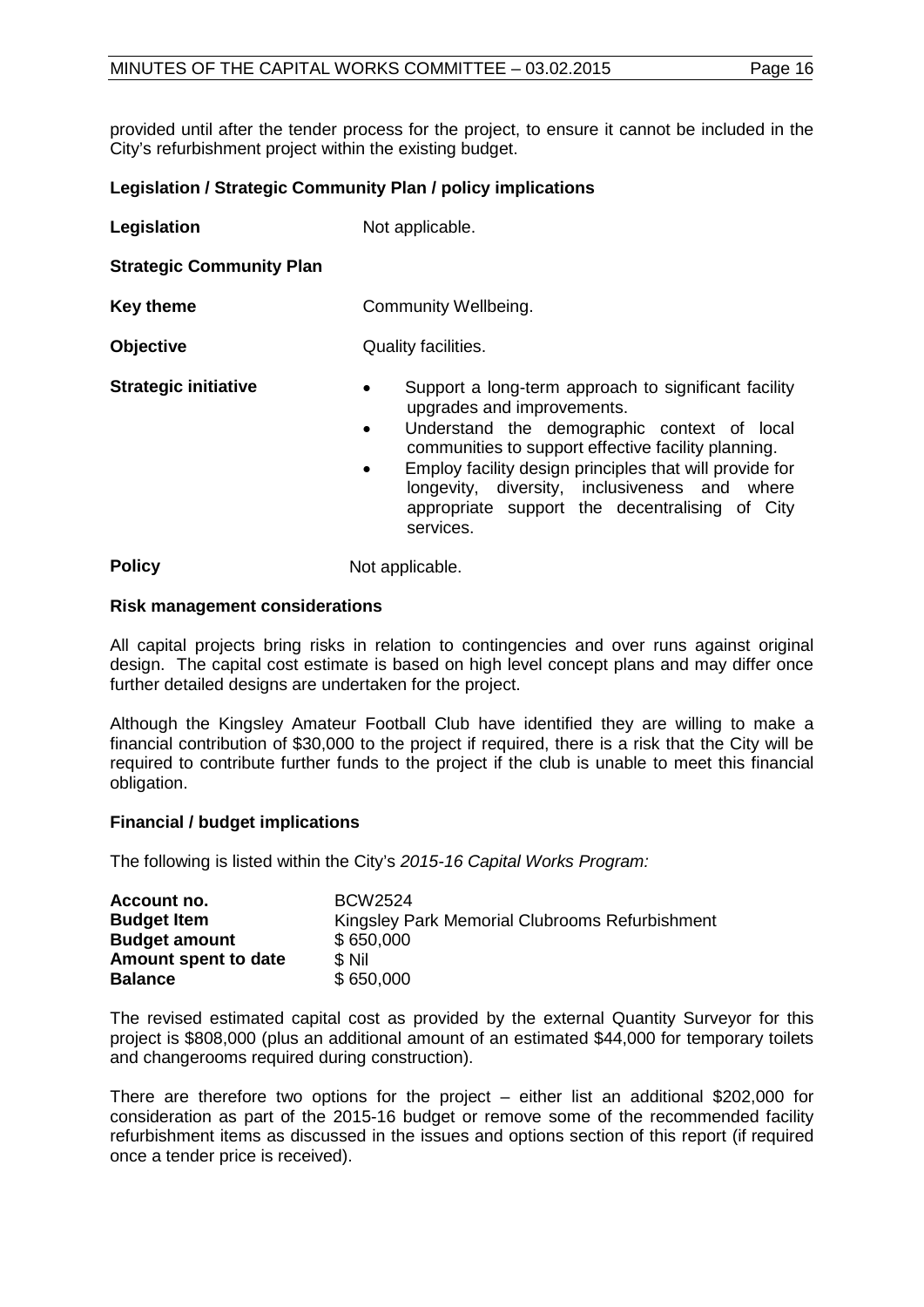Based on the determined project priorities, the following item could be removed from the project scope if cost savings are required:

- Storeroom extension \$167,000
- TOTAL saving of \$167,000.

### Future financial year impact

| <b>Annual operating cost</b>                      | The operating cost for the Kingsley Park Memorial Clubrooms<br>is estimated at \$124,147 for 2014-15.                                                                                                                                                                                      |  |  |
|---------------------------------------------------|--------------------------------------------------------------------------------------------------------------------------------------------------------------------------------------------------------------------------------------------------------------------------------------------|--|--|
|                                                   | It is estimated that with the proposed refurbishment works the<br>annual operating costs would increase by \$18,364 to<br>\$142,511. This increase includes additional maintenance,<br>cleaning, utilities and air-conditioning and PV panel services<br>as a result of the refurbishment. |  |  |
| <b>Estimated annual income</b>                    | The income for the Kingsley Park Memorial Clubrooms is<br>estimated at \$23,894 for 2014-15.                                                                                                                                                                                               |  |  |
|                                                   | It is expected that the proposed refurbishment works would<br>not have an impact on the annual income for the facility.                                                                                                                                                                    |  |  |
| 20 Year Strategic<br><b>Financial Plan impact</b> | The estimated net cash impact over the current adopted<br>20 Year Strategic Financial Plan is estimated to be \$367,289.<br>This is based on the estimated increase to the annual<br>operating costs for a 20 year period (does not include<br>escalation/inflation costs).                |  |  |

All amounts quoted in this report are exclusive of GST.

### **Regional significance**

Not applicable.

### **Sustainability implications**

### **Environmental**

All facility refurbishment projects are planned to reduce the impact of the carbon footprint and consider environmental sustainability design features where possible within the project budget.

### Social

The project has included consultation with existing user groups to ensure that feedback received represents their needs. Furthermore, any refurbishment works will consider access and inclusion principles and will aim to enhance the amenity of the public space.

### Economic

One of the main principles of the City's *Master Planning Framework* is the development of 'shared' and 'multi-purpose' facilities to avoid their duplication, and to reduce the ongoing maintenance and future capital expenditure requirements.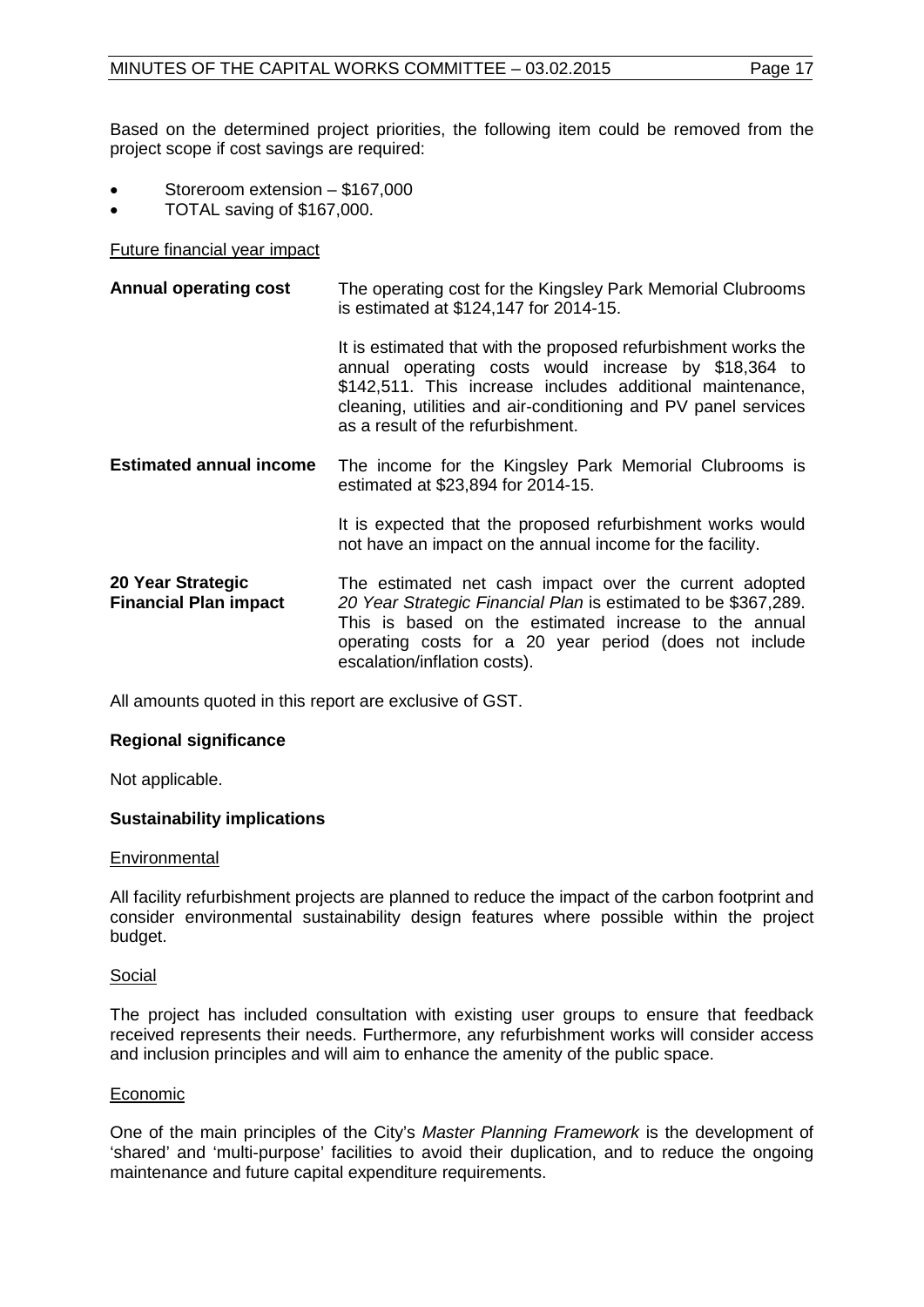### **Consultation**

Consultation was undertaken with existing user groups of the facility during the site and needs analysis stage of the project. In addition, the City also met with the sporting clubs on a number of occasions during the original concept design stage of the project to discuss the proposed changeroom and storeroom works. In December 2014 the clubs were given the opportunity to provide feedback on the revised concept plan.

### **COMMENT**

As requested by the Capital Works Committee in November 2014, a revised concept plan has been developed including a reconfiguration of the changeroom area of the facility. The additional \$11,000 that the revised cost estimate has identified can be attributed to the changeroom reconfiguration which has resulted in a size increase to the home and away changerooms.

The total cost estimate to undertake all the works as part of the revised refurbishment project is \$852,000 (includes \$44,000 that is estimated for the temporary toilets and changerooms that would be required during the construction) which is \$202,000 over the existing budget allocation. As outlined, based on the determined project priorities, the storeroom extension can be removed from the proposed refurbishment project following the tender process, if required to provide cost savings. It is recommended that the existing \$650,000 budget within the City's *2015-16 Capital Works Program* for the project is not increased as it is anticipated that given the current building industry climate, the project may be achievable for the budget.

### **VOTING REQUIREMENTS**

Absolute Majority.

**MOVED Cr Corr, SECONDED Mayor Pickard that Council BY AN ABSOLUTE MAJORITY AMENDS Part 3 of its decision of 21 October 2014 (CJ196-10/14 refers) to read as follows:**

**"3 APPROVES the proposed refurbishment works at the Kingsley Park Memorial Clubrooms as detailed in Attachment 4 of this Report at a project cost estimate of \$852,000 (includes temporary toilets/changerooms during construction), with the storeroom extension works (estimated at \$167,000) to be removed if cost savings are required once tender quotes are received;".**

### **The Motion was Put and CARRIED (6/0)**

**In favour of the Motion:** Cr Hollywood, Mayor Pickard, Crs Amphlett, Corr, Ritchie and Taylor.

### *Appendix 3 refers*

*[To access this attachment on electronic document, click here:](http://www.joondalup.wa.gov.au/files/committees/CWOC/2015/Attach3agnCWC030215.pdf) Attach3agnCWC030215.pdf*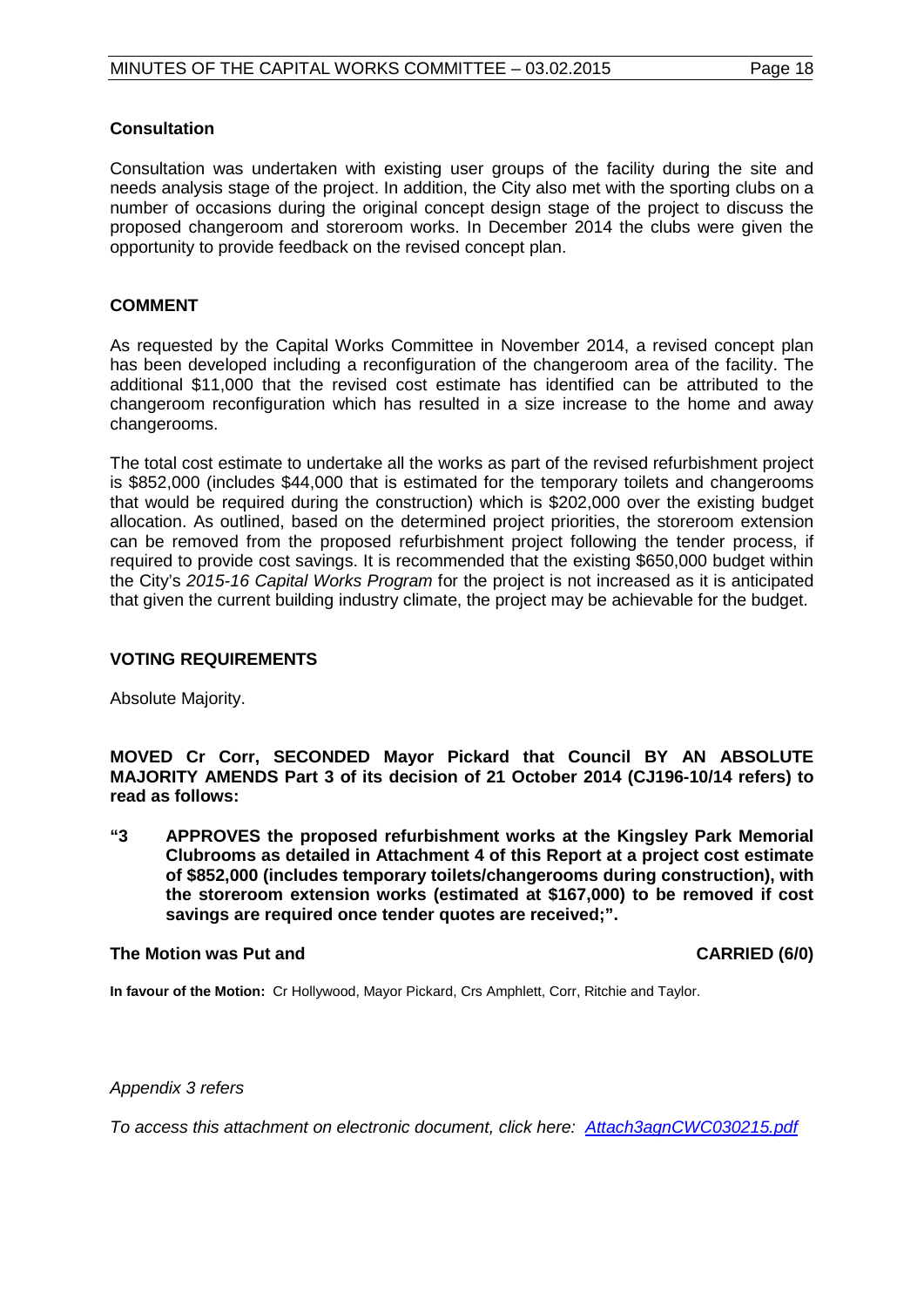### <span id="page-18-0"></span>**ITEM 4 ADOPTION OF MEETING DATES FOR 2015 – CAPITAL WORKS COMMITTEE**

| <b>WARD</b>                           | All                                                                                                                                                                                                 |
|---------------------------------------|-----------------------------------------------------------------------------------------------------------------------------------------------------------------------------------------------------|
| <b>RESPONSIBLE</b><br><b>DIRECTOR</b> | Mr Jamie Parry<br>Governance and Strategy                                                                                                                                                           |
| <b>FILE NUMBER</b>                    | 102496                                                                                                                                                                                              |
| <b>ATTACHMENT</b>                     | Nil.                                                                                                                                                                                                |
| <b>AUTHORITY / DISCRETION</b>         | Executive - The substantial direction setting and oversight<br>role of Council, such as adopting plans and reports,<br>accepting tenders, directing operations, setting<br>and<br>amending budgets. |

### **PURPOSE**

For the Capital Works Committee to consider the proposed schedule of Committee meeting dates for 2015.

### **EXECUTIVE SUMMARY**

In order to assist with forward planning for all Elected Members, management and staff, a schedule of meeting dates has been prepared for the Capital Works Committee, ensuring synergy between meeting dates and the flow of information and decision-making.

It is recommended that the Capital Works Committee adopts the meeting dates and times for the Capital Works Committee of the City of Joondalup to be held at the Joondalup Civic Centre, Boas Avenue, Joondalup.

### **BACKGROUND**

The Capital Works Committee was established at the Ordinary Council Meeting held on 15 May 2012 (CJ094-05/12 refers). The purpose of the committee is to:

- oversee the monthly progress of the City's annual Capital Works Program and review of the City's Five Year Capital Works Program
- oversee the long term planning of major capital works projects not being the role of a Council Committee established for such purposes
- consider recommendations to modify the City's Capital Works.

At its meeting held on 21 October 2014 (CJ177-10/14 refers), Council adopted the meeting dates for its Strategy and Briefing sessions, and Ordinary Council meetings.

The schedule of Council meeting dates was based on the format used in recent years; a monthly meeting format with Strategy Sessions held on the first Tuesday of each month; Briefing Sessions held on the second Tuesday and Council meetings on the third Tuesday.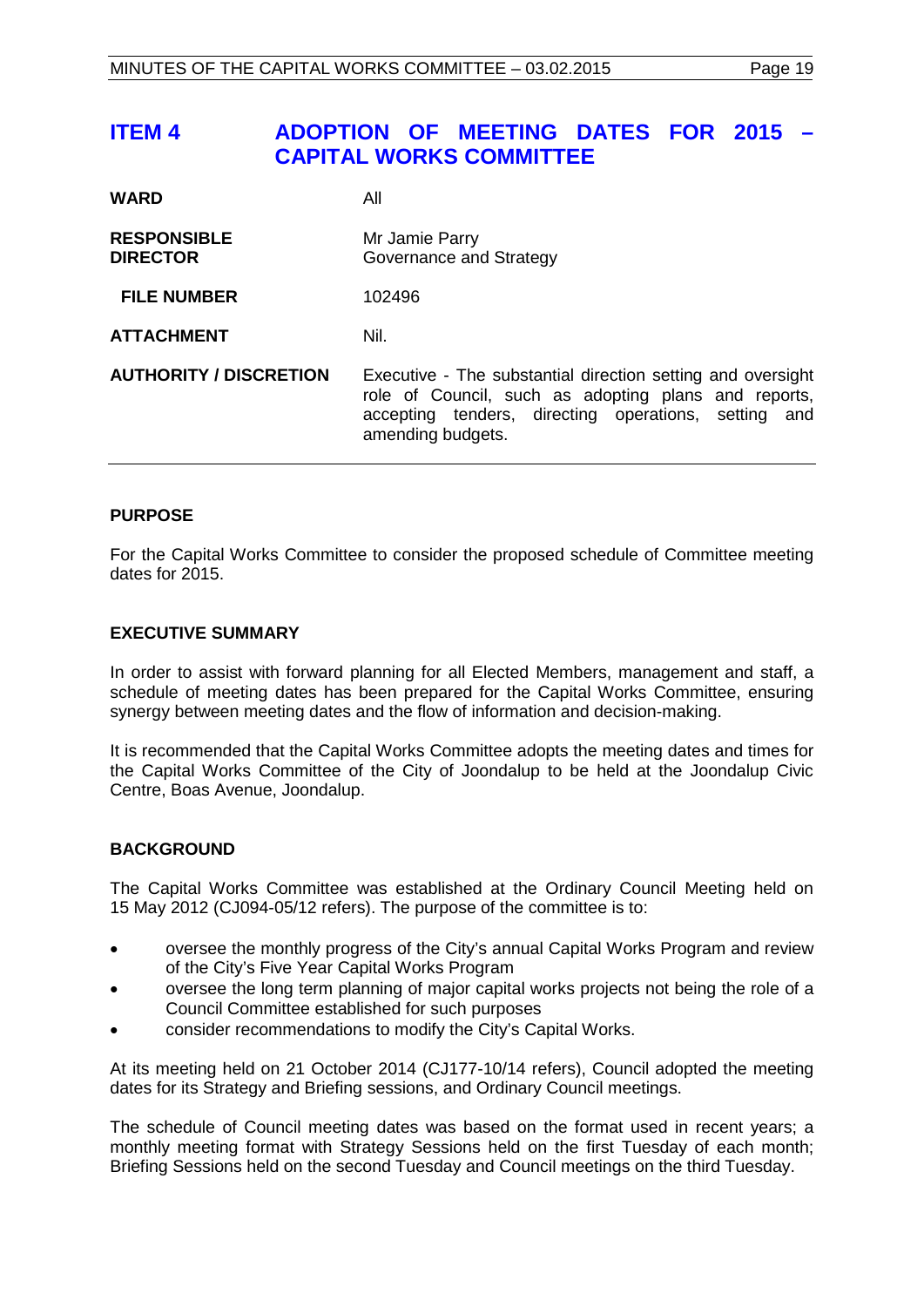This enables committee meetings to be scheduled on the Monday, Tuesday or Wednesday of weeks one, two and three so as to minimise potential conflicts with other Council activities and provide a 'meeting-free' week in the fourth week of each month.

### **DETAILS**

In 2014, the Capital Works Committee met bi-monthly prior to Strategy Sessions with the start time being 5.45pm. It is proposed that this meeting time and scheduling be retained for 2015.

### **Issues and options considered**

The Capital Works Committee can either:

- adopt the meeting dates as proposed in this report or
- amend the meeting dates.

### **Legislation / Strategic Community Plan / policy implications**

| Legislation | Local Government Act 1995.                           |
|-------------|------------------------------------------------------|
|             | Local Government (Administration) Regulations 1996.  |
|             | City of Joondalup Meeting Procedures Local Law 2013. |

### **Strategic Community Plan**

| <b>Key theme</b>            | Governance and Leadership. |
|-----------------------------|----------------------------|
| <b>Objective</b>            | Corporate Capacity.        |
| <b>Strategic initiative</b> | Not applicable.            |
| <b>Policy</b>               | Not applicable.            |

### **Risk management considerations**

Should forward planning of committee meetings not be identified, then there is a risk for meetings to be held on an ad-hoc basis; lacking coordination with other key meetings and corporate planning processes.

### **Financial/budget implications**

Not applicable.

### **Regional significance**

Not applicable.

### **Sustainability implications**

Not applicable.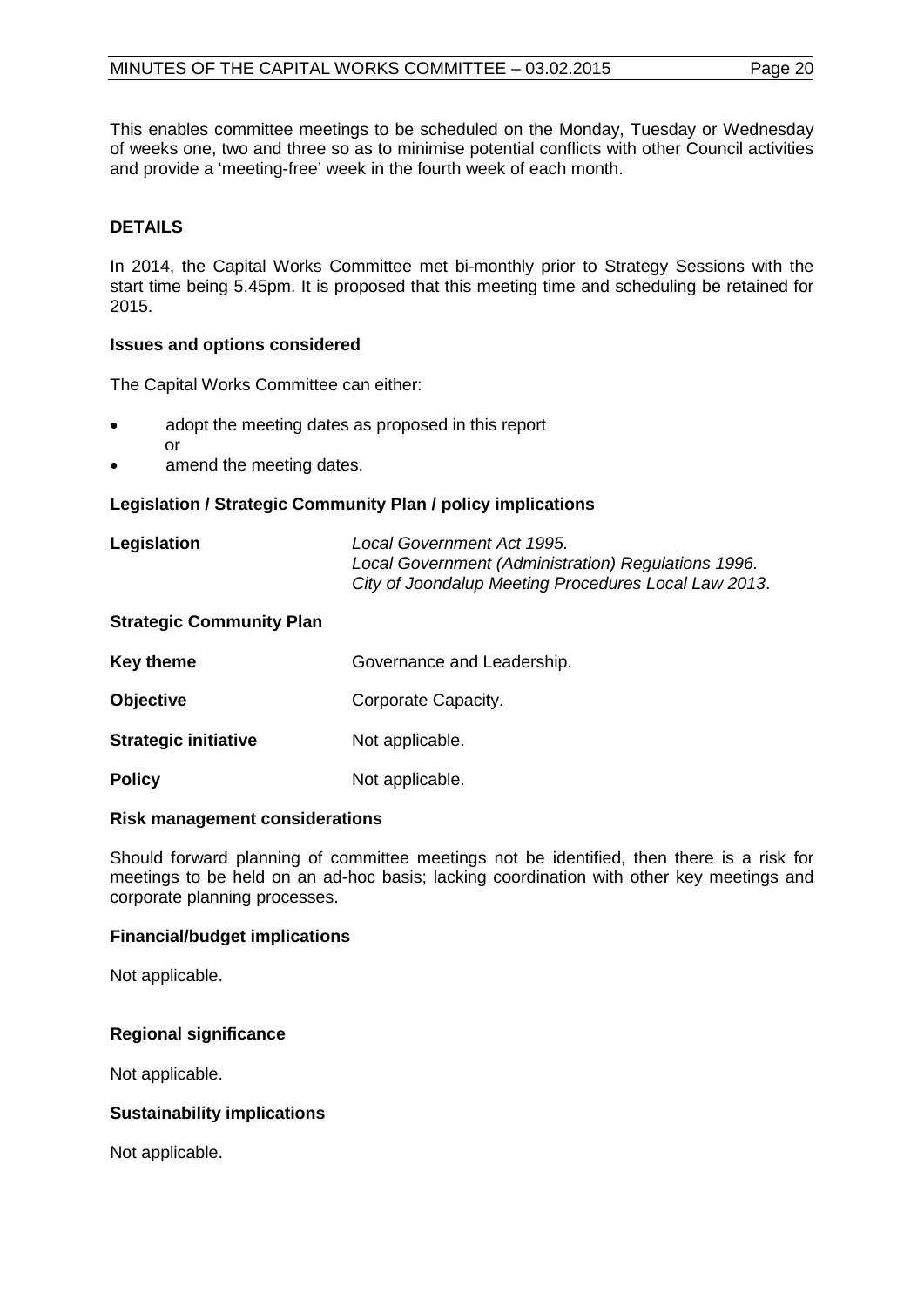### **Consultation**

Not applicable.

### **COMMENT**

The dates proposed have been designed on the basis of the 2014 meeting cycle and are intended to provide Council, Committee members and staff with an indicative meeting timeline for the Capital Works Committee.

No meetings are proposed in October due to the biennial local government elections.

### **VOTING REQUIREMENTS**

Simple Majority.

**MOVED Cr Ritchie, SECONDED Cr Amphlett that the Capital Works Committee ADOPTS the following meeting dates and times for the Capital Works Committee of the City of Joondalup to be held at the Joondalup Civic Centre, Boas Avenue, Joondalup:**

| <b>Capital Works Committee</b>     |  |
|------------------------------------|--|
| To be held in Conference Room 2    |  |
| 5.45pm on Tuesday 7 April 2015     |  |
| 5.45pm on Tuesday 2 June 2015      |  |
| 5.45pm on Tuesday 4 August 2015    |  |
| 5.45pm on Tuesday 24 November 2015 |  |

### **The Motion was Put and CARRIED (6/0)**

**In favour of the Motion:** Cr Hollywood, Mayor Pickard, Crs Amphlett, Corr, Ritchie and Taylor.